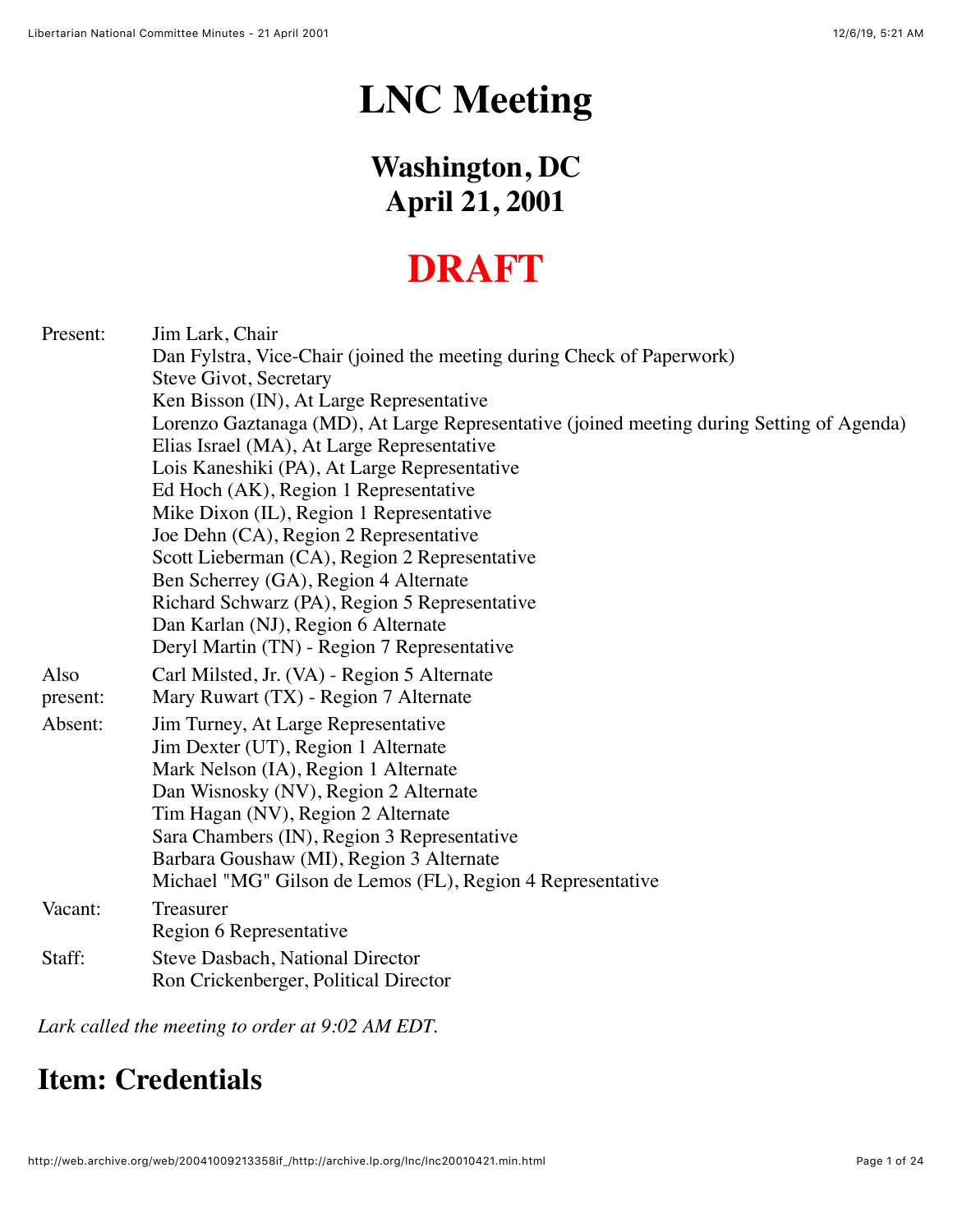Givot reported that there are currently two vacancies on the committee: LNC Treasurer and Region 6 Representative.

## **Item: Check of Paperwork**

Dasbach reviewed the paperwork in each member's notebook.

#### **Item: Setting of Agenda**

Lieberman moved to add an Executive Session item to discuss the situation in AZ immediately prior to lunch.

There was no objection.

Israel moved that an item be added before the discussion of strategic planning to discuss proposed litigation relating to the FEC.

Givot seconded.

Israel said that it is important that this be considered in a timely manner.

Kaneshiki said that she does not want it to be discussed at this meeting because the agenda is already full. She said that she also does not want this to be delegated to the Executive Committee.

Givot said that he does want it discussed today because -- like Kaneshiki -- he does not want this delegated to the Executive Committee, that he does not feel this matter should be determined by a mail ballot vote, and that he feels it should not be delayed.

Dehn said that he does not want this discussed today. He said that the Executive Committee and the LNC have already spent a lot of time on this in the past when action supposedly had to be taken immediately, but the plans kept changing. He said that there has not been adequate opportunity to obtain independent, outside opinions on the merits of the lawsuit. He said that the associated documents were distributed as confidential which makes it difficult to get such input.

Gaztanaga suggested that this might best be dealt with at the August 2001 LNC meeting.

Ruwart said that LNC-SPT is currently considering a policy about use of the mailing list. She said that agreeing to a long-term use prior to completion of LNC-SPT's work could be a mistake.

Fylstra said that he favors consideration of this matter at the present time because overturning even part of the FECA would be a success fundamental to our mission.

The item was added to agenda on a voice vote.

#### **Chair's Report**

Lark thanked the members of the LNC for traveling to DC for this meeting.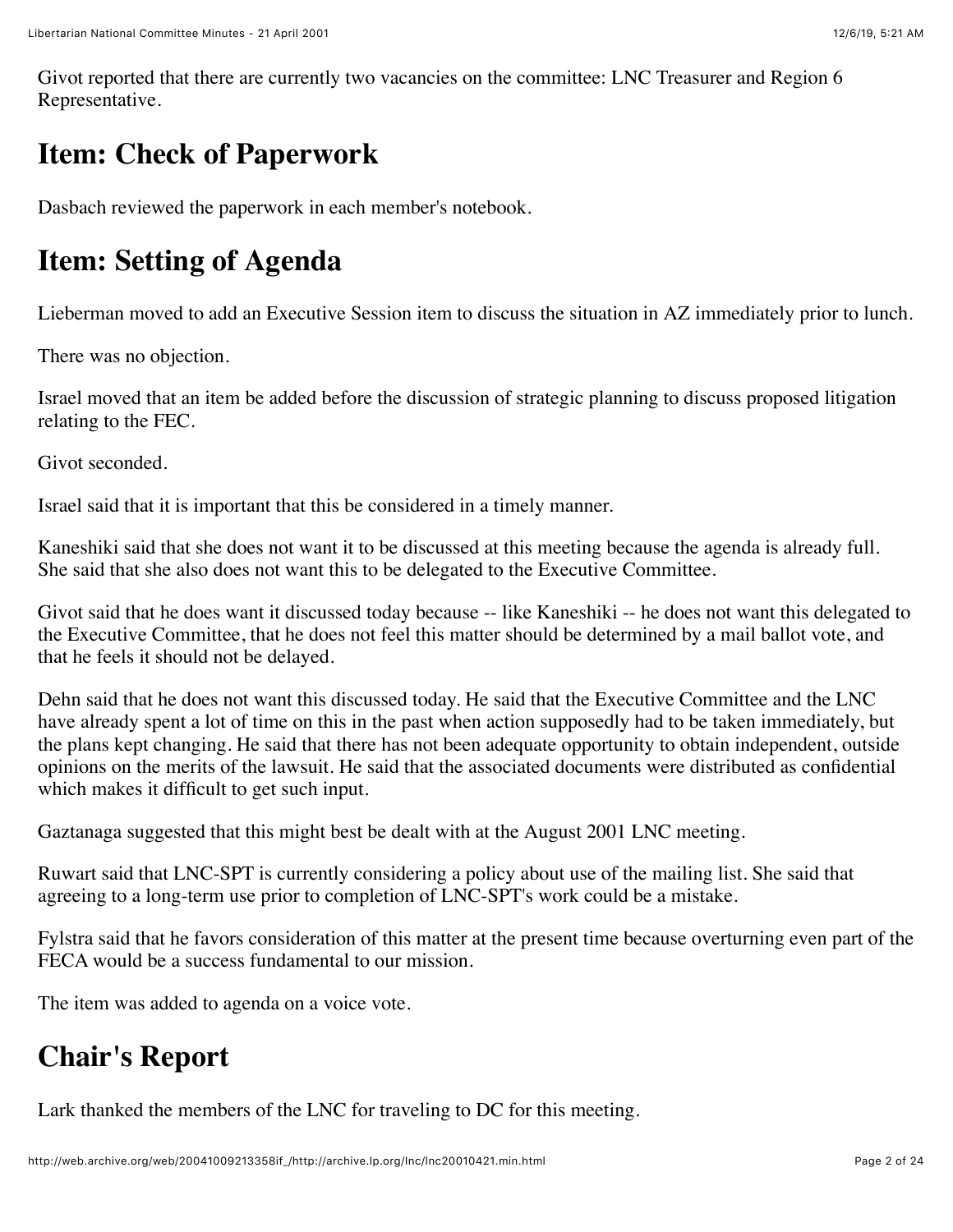Lark thanked Tuniewicz and Lindell for their service to Party.

Lark congratulated Kaneshiki on her recent election as LPPA chair.

Lark thanked all LNC-SPT participants, LNC-SPT facilitator Givot, and staff for their work on strategic planning.

Lark thanked Dasbach, Dehn, Tuniewicz, and Winter for their work on the Annual Report section in LP News.

Lark said that he has met with Dasbach to conduct a performance evaluation. He said that Martin has volunteered to design a more formal evaluation process for the National Director in future years.

#### **Item: Appointment of LNC Treasurer**

Kaneshiki moved adoption of the following resolution:

Whereas the LNC has received notice of the resignation of the Libertarian Party National Treasurer under what can at best be described as unusual circumstances and with certain indications that significant communication and/or organizational problems may exist,

Whereas a quick action without the ability to fully define the circumstances leading up to the resignation may be perceived as an attempt to avoid dealing with a possible systemic problem,

Whereas since the LNC has previously exempted itself from any personal liability via Article V Section 3 of the LNC policy manual, it would not be prudent to avoid an investigation of all the possible ramifications of this matter,

Whereas no urgency exists to accept the Treasurer's resignation since the staff assistant treasurer has already signed and submitted the most recent (April 15) official report from the LNC, as he has done for all the prior reports since his appointment in September 1998, and the next report is not due until July 15th,

Whereas the members of the LNC should have some time to determine from their constituents whether there are credible candidates wishing to be considered for nomination for this position,

Whereas, a majority of the membership of the National Committee constitutes a quorum for the transaction of business at all meetings, and such a majority will be meeting as part of the Strategic Planning Process in May and June,

Whereas, an inadequate or hasty solution to this possible problem may expose the party to formal complaints from individuals both within and without the party,

Therefore, be it resolved that the LNC direct the Chair to create an ad hoc committee for the purpose of investigating the circumstances leading up to the current situation and report on its findings,

Be it further resolved that the Committee be formed under the following guidelines: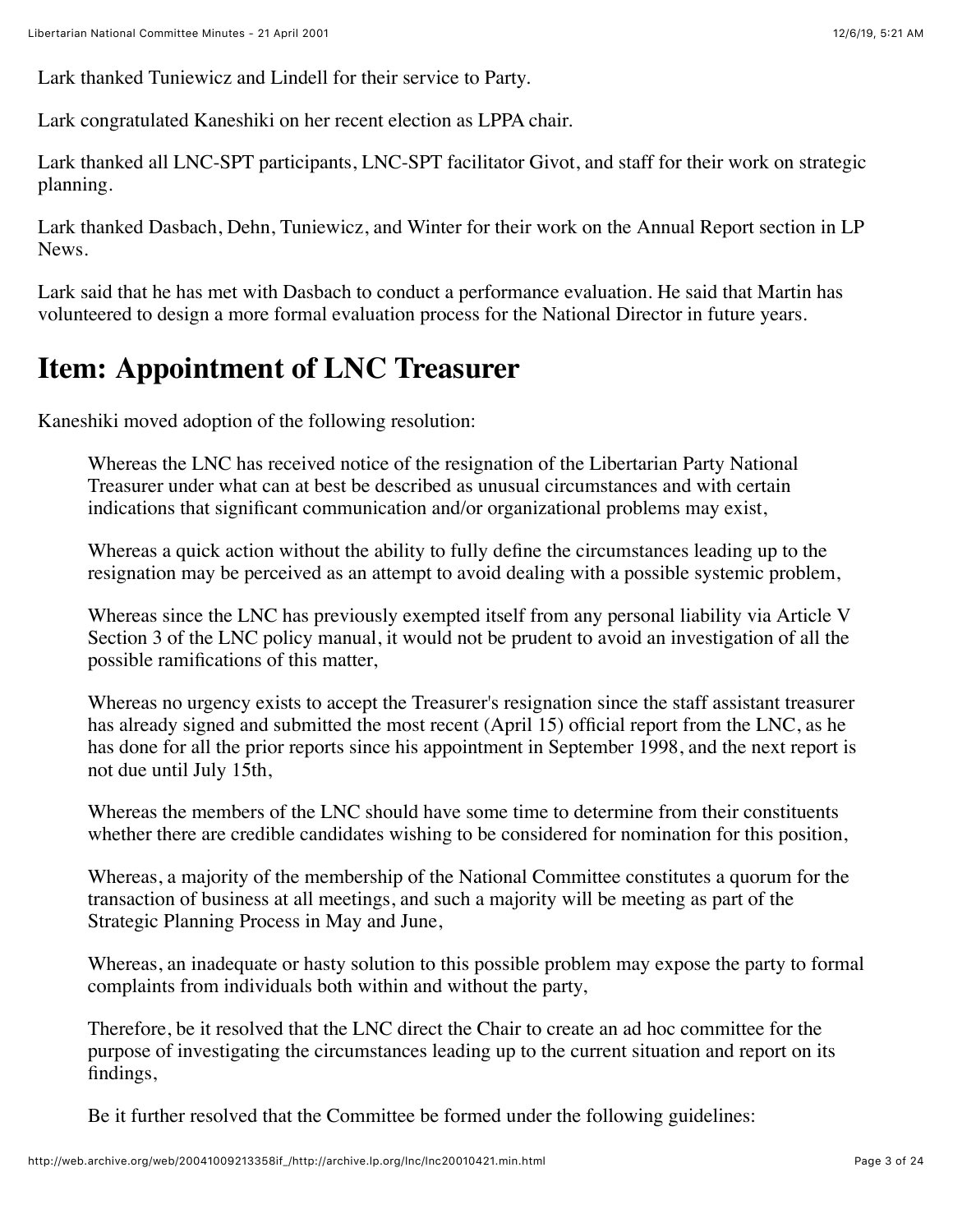1. The Committee to consist of an odd number of members,

2. The Committee to report its findings to the chair within 30 days,

3. The chair to determine whether the report shall then be presented to the LNC in open or executive session after which a permanent replacement to the Treasurer may be selected by the LNC.

Be it further resolved that in the interim, the LNC designate an assistant treasurer to replace the current assistant treasurer and provide information and analysis to aid the ad hoc committee.

Gaztanaga seconded.

Kaneshiki said that the LNC has not yet accepted the resignation of the Treasurer. She said that she believes that, therefore, Tuniewicz is still the Treasurer.

Kaneshiki said that she is concerned that the LNC has not heard "the whole story." She said that there has been no formal statement as to the reasons for his resignation. She said that this is a serious matter which should not be taken lightly. She said that it does not make sense that Tuniewicz has resigned. She said that it makes no sense to her to appoint another Treasurer until the LNC determines why Tuniewicz resigned.

Karlan said that Tuniewicz's resignation from the party makes him ineligible for continued service under LP ByLaws.

Fylstra asked Kaneshiki if she had discussed her proposal with Tuniewicz and with Martin.

Kaneshiki said that she had discussed this with Tuniewicz but not with Martin.

Israel said that -- while he would also like to know what was behind Tuniewicz's resignation -- this should not prevent the LNC from moving forward.

Dixon said that the business of the party is best served by moving forward and not holding the appointment of a new Treasurer hostage to any desire to find out more about why Tuniewicz resigned.

Lark said that his communications with Tuniewicz indicated that Tuniewicz believes the position of Treasurer should be filled at this meeting.

Karlan suggested that choosing a replacement for Tuniewicz does not foreclose looking further into the reasons for Tuniewicz's resignation.

The resolution failed on a voice vote. Martin abstained.

Israel moved to appoint Deryl Martin as Treasurer.

Givot seconded.

Fylstra said that he wanted to acknowledge that he had received a communication from George Phillies expressing an interest in serving as Treasurer.

Martin said that he considered running for LNC Treasurer at the 1998 national convention. He said that - after conferring with others at that time -- he learned that Tuniewicz was widely respected and he supported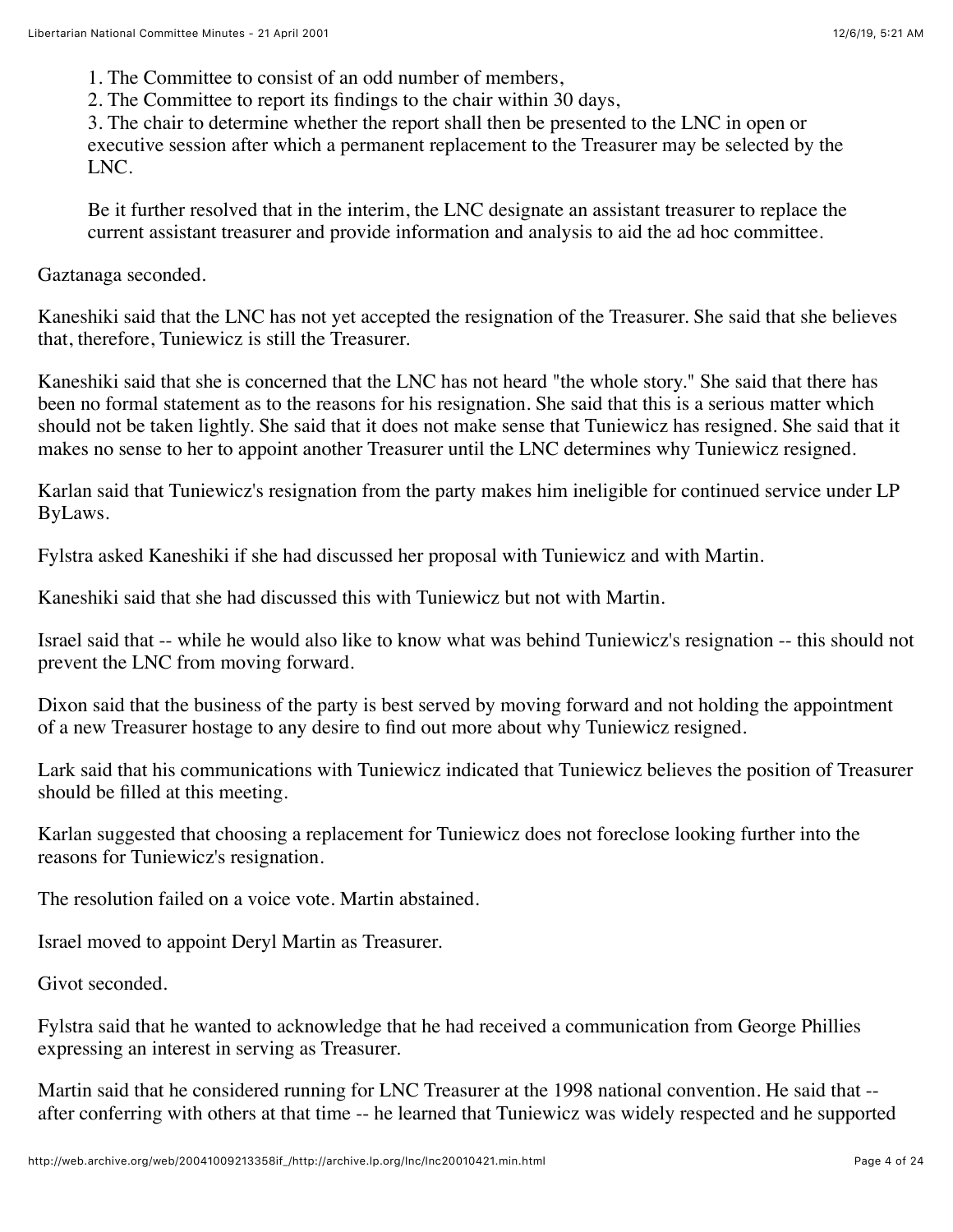Tuniewicz's efforts to win election as Treasurer. He said that, as a result, he did not run for LNC Treasurer at that time.

Martin said that Tuniewicz and he have kept in touch and that Tuniewicz and he have discussed his activities as Treasurer during the past three years. He said, as a result of those discussions, he is familiar with many of the responsibilities and issues which the Treasurer faces.

Gaztanaga said that Tuniewicz's strong expression of support for Martin as his successor has convinced him that Martin will do an excellent job.

Dehn expressed concern that the form of the motion does not facilitate the past practice of conducting an election among nominees.

Israel -- with the permission of the body -- changed the form of his motion to nominate Deryl Martin.

Fylstra nominated Phillies.

Gaztanaga seconded.

Martin was elected by a paper ballot vote of 14 to 1. (Martin did not vote on this matter.)

## **Item: Review of LNC Minutes**

Givot indicated that technical problems resulted in numerous typographical errors in the draft minutes. He said that many of them have been corrected subsequent to distribution of draft minutes to the LNC prior to this meeting. He said that typographical errors which are subsequently found will be corrected without further LNC action.

The minutes were approved by a voice vote.

#### **Item: Treasurer's Report**

Martin said that he only had a few days to prepare his report.

Martin said that there are two problems that he would like to address: liquidity issues and revenue shortfall issues.

Martin said that liquidity issues can be viewed as an internal management problem.

Martin said that revenue shortfall issues are "systemic." He said that the revenue shortfalls look bad, but they are not as bad as they might seem because expenses are -- to some extent -- scalable.

Martin said that March revenues -- at \$153,000 -- were not good.

Martin said that one of his near-term objectives is to have monthly revenue and expense budgets developed by the August 2001 LNC meeting.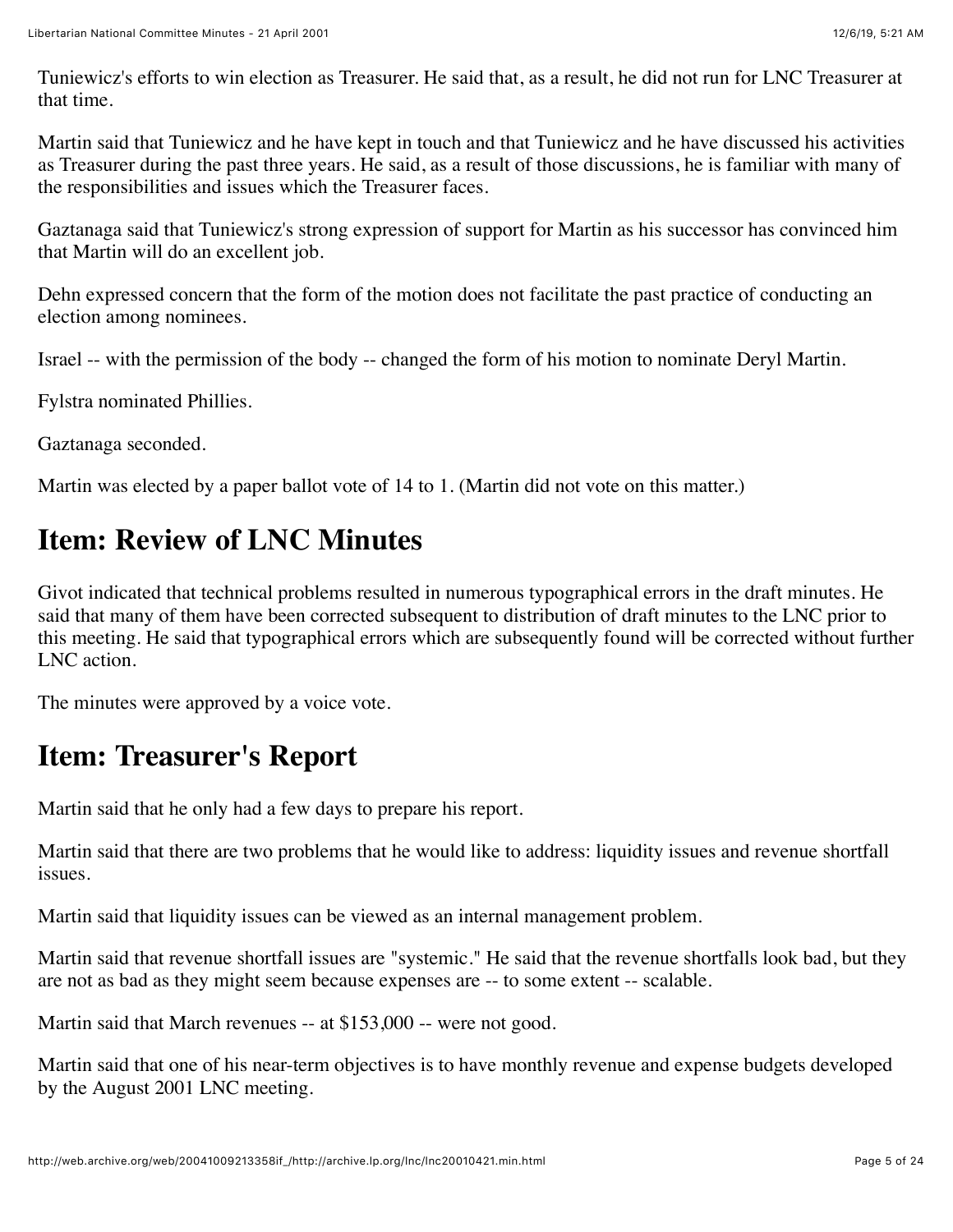Martin said that there is one major accounts payable item that is more than 30 days old in the amount of \$22,000. He proposed that instead of purchasing \$25,000 in certificates of deposit in April, May, and June, that the schedule for purchasing certificates of deposit be deferred by one month to call for purchases in May, June, and July.

Martin moved that the last three purchases of \$25,000 certificates of deposit be postponed by one month so that they will be purchased in May, June, and July.

Fylstra seconded.

Fylstra said that it is a sound thing to do and that it recognizes "reality." He said this is also a prudent thing to do.

Lieberman asked what the terms of the certificates of deposit are.

Dasbach said that these are currently one month certificates of deposit, but that over time, when the Reserve Fund is fully funded, the terms will be staggered.

The motion passed on a voice vote.

Dehn asked Martin what would be the next thing to do if revenue continues to be below budget.

Martin said that he would be talking to Dasbach about various revenue sources. He said that he will continue to work on the LP's bequest program.

Martin said that several possible explanations may exist for the revenue shortfall. He said that one may be general economic conditions. He said that he does not believe that this is the primary problem. He said that differences of opinion between what some members would like the party to do and what the party is doing might also affect revenues. He said that he would be looking into this in the coming months.

Kaneshiki said that the drop of about 1,000 members in March probably accounted for \$25,000 of the shortfall.

Fylstra cautioned the committee not to spend too much time trying to assign blame or responsibility for revenues shortfalls. He said that what we need to do is make sure that we have projects underway or planned which will stimulate people to contribute.

Milsted said that some of the membership buildup in recent years was done by Project Archimedes. He said that the disappointing presidential results may have been discouraging to many of these people leading them not to renew their membership.

Martin concurred with Fylstra's assessment that we need to develop reasons for members to give at the present time.

Givot suggested that in the development of monthly budgets, that consideration be given to the distribution of membership renewal dates and to what portion of those renewals are first-time renewals which experience a higher than typical non-renewal rate.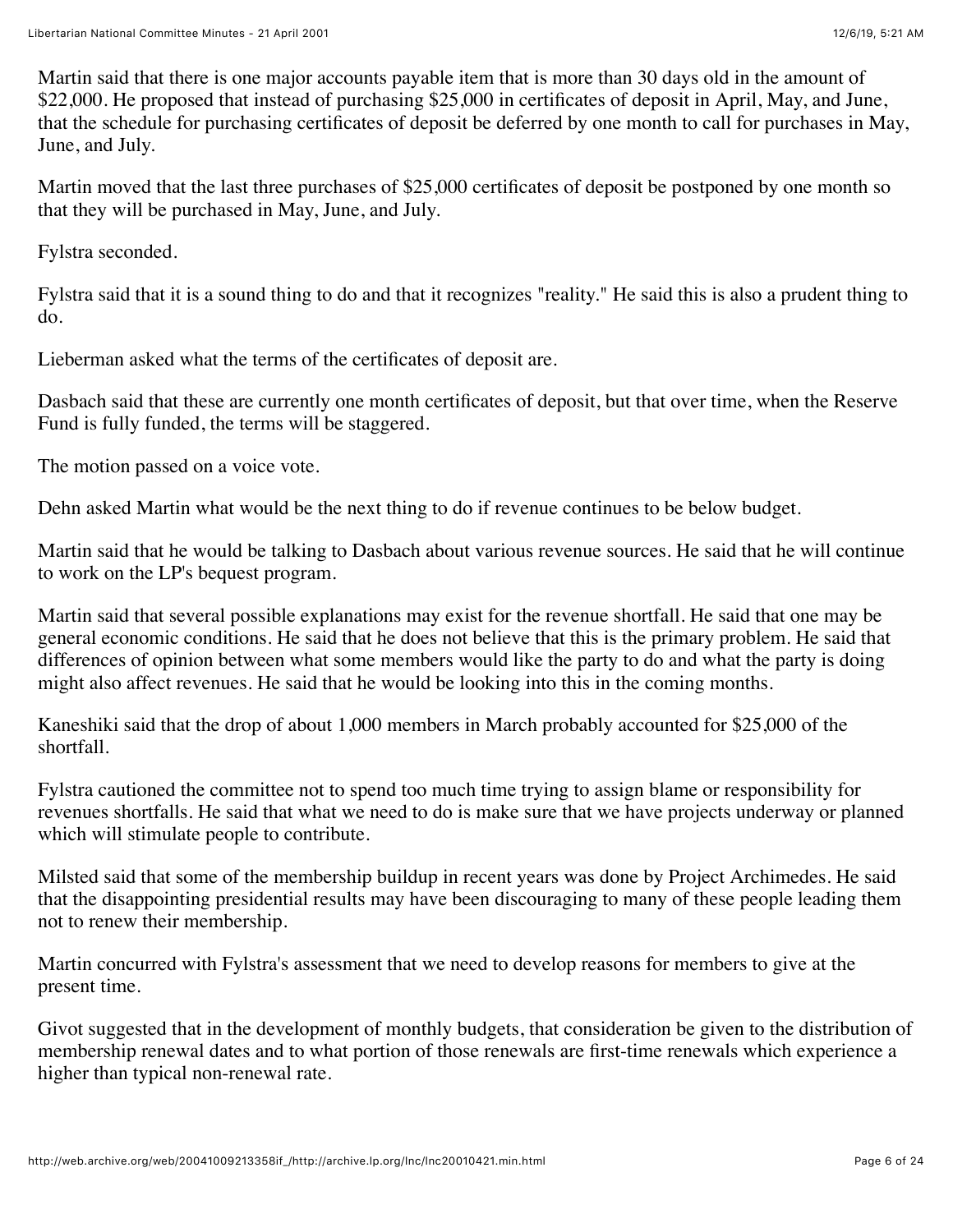## **Discussion of LP Program:**

Gaztanaga said that there is not yet a draft of the LP Program. He said that MG, Chambers, and he are the current members of the Program Committee.

Gaztanaga said that his goal is a short document which is a springboard for candidates. He said that he would like to wait until LNC-SPT has completed its work before drafting a new LP Program.

## **Item: Proposed Change to UMP Agreement**

Dixon said that one of the underlying reasons for reviewing the UMP payment schedule is that expansion of party membership has created economies of scale which have resulted in a positive net financial result to the national party.

Dixon said that many of the affiliates in his region are small. He said that the incremental revenues that would go to affiliate parties under his UMP proposal would be very meaningful in enabling affiliate parties to rise to the next level of professionalism.

Dixon discussed some issues with in the data presented in his report. He said that he strongly believes that action of this sort need not wait until LNC-SPT reports its recommendations. He suggested that a possible dues increase to \$29 per year might be considered as well to offset some of the net costs to the Party.

Karlan asked how this relates to recent comments by Nick Dunbar about the administrative costs and difficulties involved in implementing such a change.

Dixon said that the proposal will do nothing to change the basis for making UMP payments, but only the amount of the base level payment.

Givot said that LNC-SPT has before it several UMP-related proposals. He said that they range from modification to UMP -- on one hand -- to elimination of UMP -- on the other hand. He said that as long as LNC-SPT is not going to recommend elimination of UMP, he has no problem with the LNC acting to modify UMP.

Dasbach said that he feels that any change to UMP should be integrated into the LNC-SPT developed plan. Dasbach said that any change to the UMP plan will require approval of each affiliate. He said that we cannot obligate any affiliate to accept this change.

Kaneshiki said that -- coming from a non-UMP state -- she believes that Dixon's proposal does not take into account that non-UMP states have a financial interest in this as well. She said that non-UMP states payments to the national office for a national membership purchased on behalf of a member should also be reconsidered as part of this proposal.

Gaztanaga said that he also comes from a non-UMP state. He said that his state party did not join UMP because it did not want to become lackadaisical in building their state party.

Givot said that the only proposed change to the UMP agreement is an increase in the amount that national would pay affiliates at the base level. He said that he does not feel that it would be difficult to convince any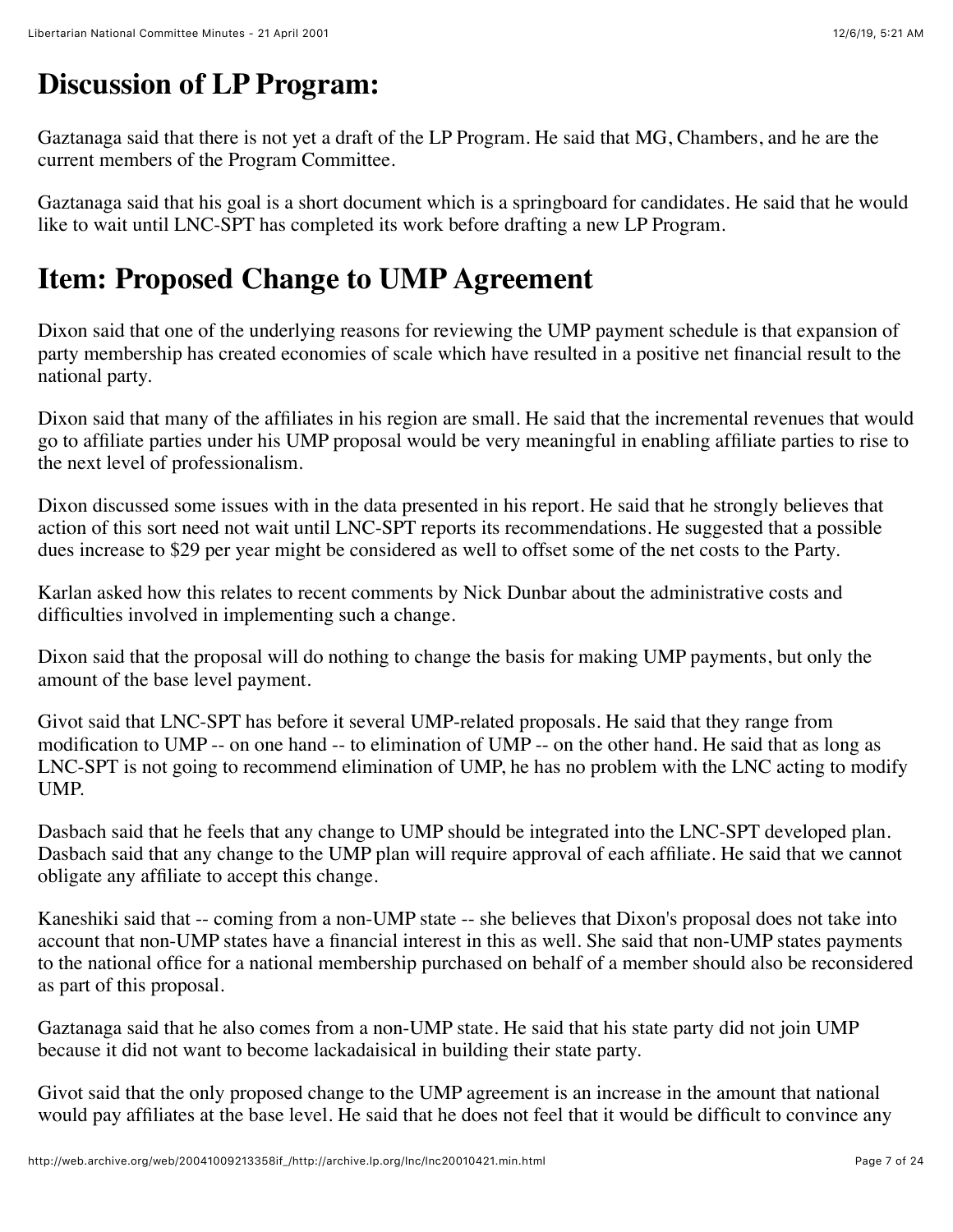affiliate to accept a modification to the UMP agreement whereby a greater UMP payment would be received by the affiliate each month and there is no additional requirement or obligation on the part of the affiliate.

Givot said that, with regard to Kaneshiki's comments relating to non-UMP affiliates, those affiliates are still able to purchase a national membership on behalf of their members for \$10, and that would not change under this proposal.

Fylstra said that the present financial circumstances do not provide the best environment to implement such a proposal. He said that we should wait to see what develops with the strategic plan and whether we are able to achieve revenue forecasts.

Dixon moved to raise dues to \$29 on a date set by staff with a concurrent increase in base UMP payments to \$1.25 per member and that base UMP payments would further increase to \$1.50 one year thereafter.

Martin seconded.

Givot expressed concern that determining the date for the first increase should not be left to staff.

Fylstra said that he sees two flaws with the proposal. First, he said that he does not think it is advisable to increase dues when membership is falling. Second, he said that the resulting program will raise dues revenue sharing with states from 48% to 62% at a time when national is falling short of revenue.

Kaneshiki said that UMP is one of the "third-rail issues" that LNC-SPT is considering. She said that the LNC should wait for a recommendation from LNC-SPT before taking action.

Milsted said that this is premature, considering what is going on at LNC-SPT.

Martin said that he seconded the proposal only for discussion purposes. He said that he shares Fylstra's concern. He said that, in light of the current financial problems, he does not favor this proposal at this time.

Dixon said that this is not a discussion of the merits or theory of UMP. He said that states need to have additional funding to start to do what they need to do to build their parties. He said that this proposal attempts to find a way for them to fund such work.

Scherrey said that before voting on this proposal, he would like to have direct feedback from both the National Director and the Treasurer. He said that he does not yet have that. He said that he is in favor of finding a way to get more funding to the states if it is fiscally prudent. He said that LPGA has just joined UMP and that changing dues rates and adopting this proposal would be hurtful in the near term.

Dasbach said that four of the states which have not joined UMP have expressed a philosophical disagreement with the UMP concept. He said that increasing the UMP payout would probably not convince any of these affiliates to join UMP.

Dasbach said that prior to the last increase in national dues, concern was expressed that an increase in dues would be followed by an exodus in members. He said that after that dues increase, there was no resulting decrease in membership.

Dixon said that from a marketing viewpoint, the increase in UMP payments should come at the same time as the dues increase.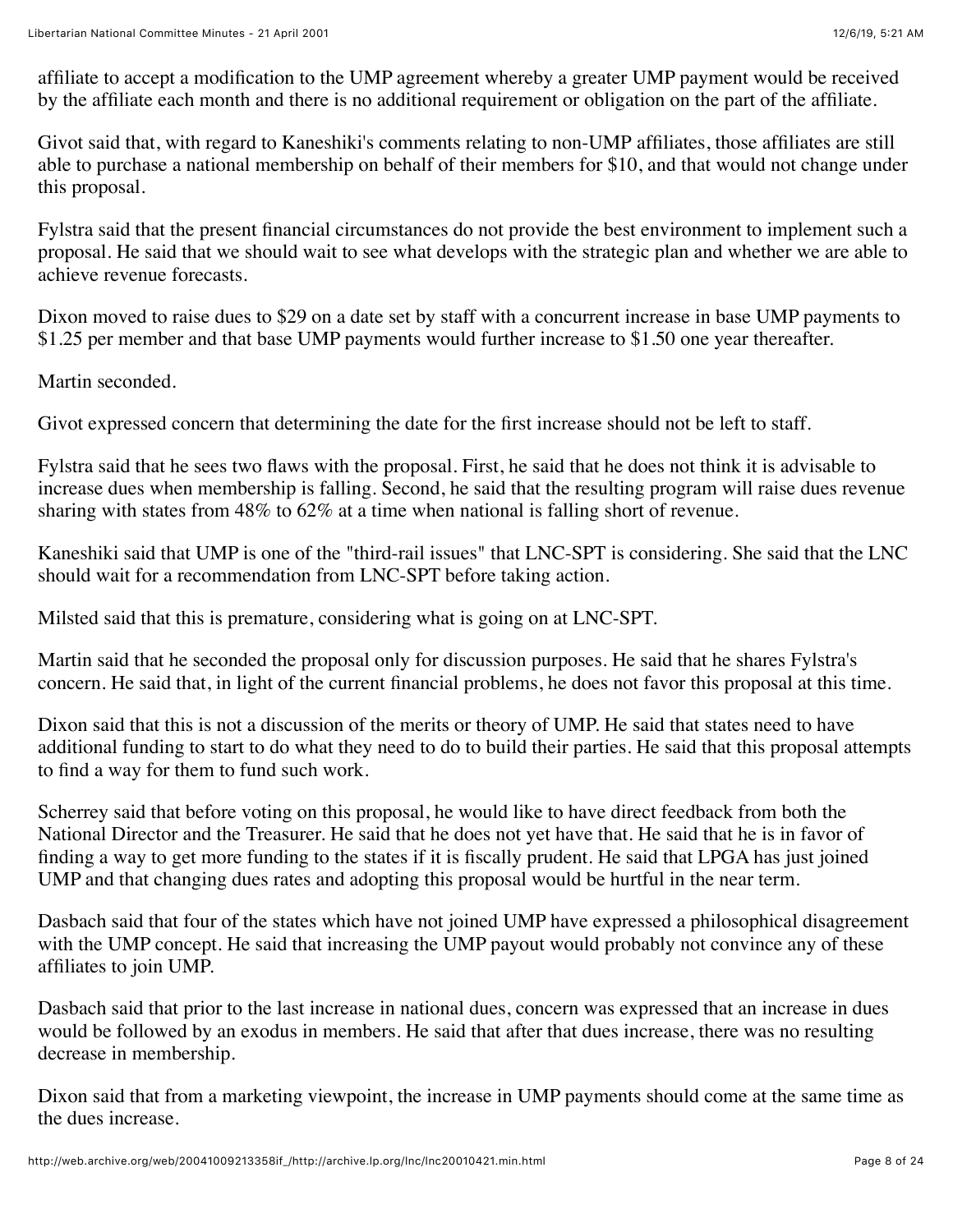Fylstra said that he is concerned that this is the wrong time to increase dues because "product sales are weak." He said that he is even more concerned about increasing UMP expenses.

Martin moved to postpone consideration of this motion until consideration of the recommendations of LNC-SPT is complete, but no later than the December 2001 LNC meeting.

Gaztanaga seconded.

The motion passed on a voice vote.

## **Item: Political Director's Report**

Crickenberger said that his verbal report will expand on his written report.

Crickenberger said that the best thing that has happened recently was moving Marc Brandl to his group. He said that Brandl is working on campus organizing.

Crickenberger said that he hopes to produce an expanded candidate manual.

Crickenberger said that he is working to limit national tracking of the number of elected Libertarians to state level office and higher. He said that having national track Libertarians in lower level offices results in 10% to 20% inaccuracy and a great deal of work. He said that he will be working with affiliate parties to get them to take on this responsibility.

Crickenberger said that Democrats and Republicans only track elected officials, so that it is important to track elected and appointed Libertarians separately.

Crickenberger spoke favorably about the work being done by Chris Azzaro in establishing a Libertarian political action committee.

Crickenberger said that the NE ballot drive is almost complete. He said that the final work is being done to complete that task.

Crickenberger said that the NC drive is also being completed. He estimated that the LNC's cost will total about \$56,000.

Crickenberger said that ballot drives in MI and OH are about to begin.

Crickenberger said that LPOH is investigating a lawsuit which may preclude the need to petition.

Crickenberger said that LPMI is hoping to complete its drive with volunteers.

Crickenberger said that some proposals under discussion will prevent LNC members from exercising leadership many areas. He indicated that he felt adoption of those proposals would be detrimental to the party.

Kaneshiki asked who had determined that the Executive Committee should draft proposed goals for 2001.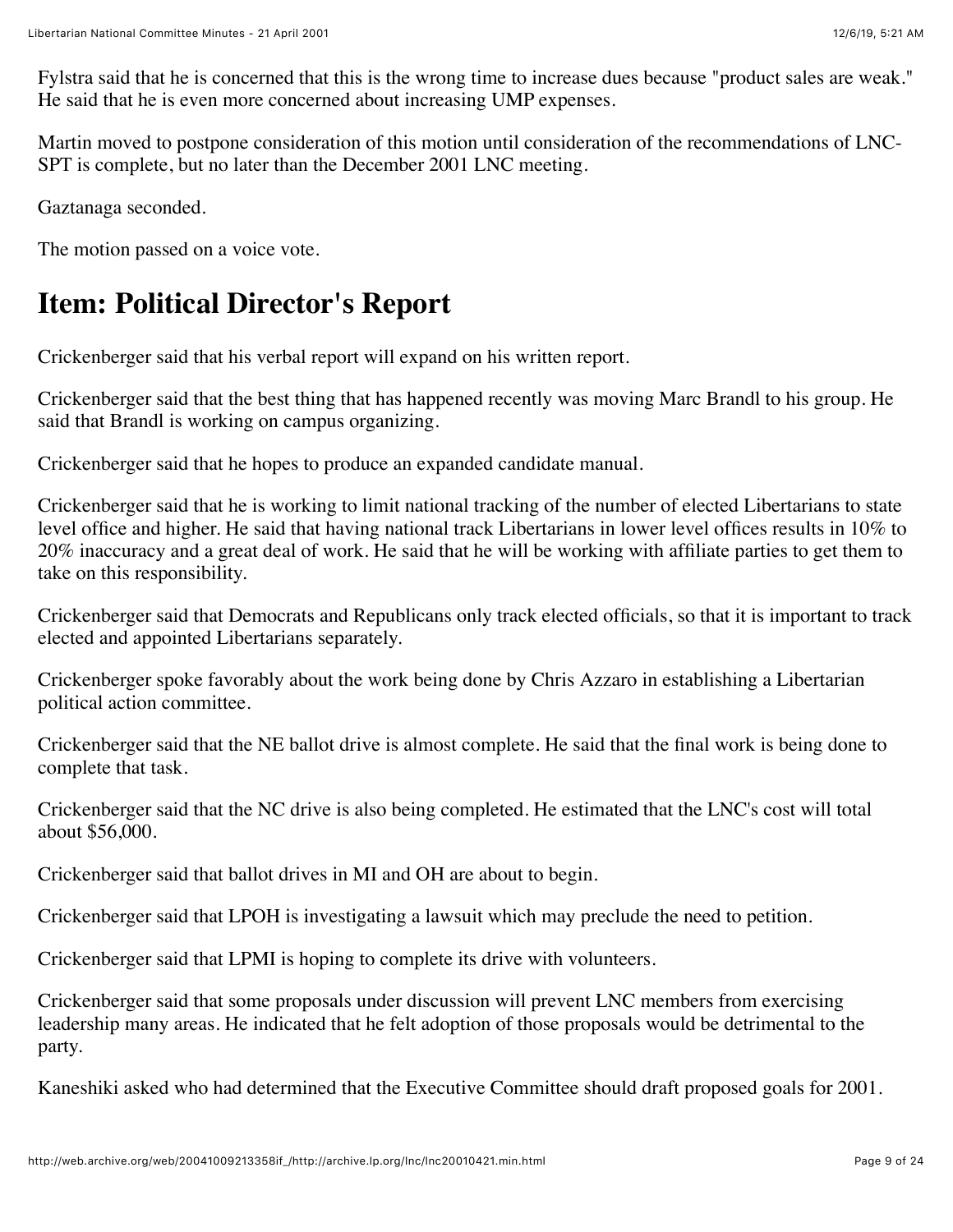Givot said that Kaneshiki should already be aware of the answers to her questions since she was present at the time the schedule for drafting of goals was discussed. He said that this item was discussed at the December 2000 LNC meeting, and that the minutes document that she was the principle discussant. He said that Kaneshiki argued strongly for the prevailing side which decided not to hold an LNC meeting in autumn 2000 for the purpose of having the LNC set goals for 2001. He said that -- given her prior voting record on this matter -- he took exception to her current position.

#### **Item: Communications Director Report**

Winter said that the party is experiencing a stable number of monthly interviews, but that the party is no longer getting as many media contacts because of the lack of current campaigns or widespread ballot access activity.

Winter said that Getz and he have drawn on the procedure adopted by LNC-SPT. He said that they have held a brainstorming session which developed about 40 ideas to increase media contacts. He said that these were subsequently sorted into categories and will soon be prioritized.

Lark said that Winter worked many additional hours to put together the LP News Annual Report. He complimented Winter on a job well done.

Winter reported on statements made by Timothy McVey quoted in the press in which he claims to be a libertarian. He described the response of the LP to those statements and how those responses were determined.

Kaneshiki said that important issues such as this should not be determined by a single staff person.

Givot said that he feels that this matter was handled well by staff.

Winter said that there was an LP staff meeting which determined how the party would respond.

Lark indicated that his input was also sought.

Winter reported that consideration had been given to issuing a news release relating to the recent incident of a US surveillance aircraft which made a forced landing in China.

Winter said that libertarians can differ on this and related topics. He said that, for this reason, no news release was written.

Martin said that refraining from comment on this incident was a good decision.

Israel agreed with Martin.

Winter made a presentation regarding the activities of George Getz in recent months.

#### **Item: National Director's Report**

Dasbach referred to his written report.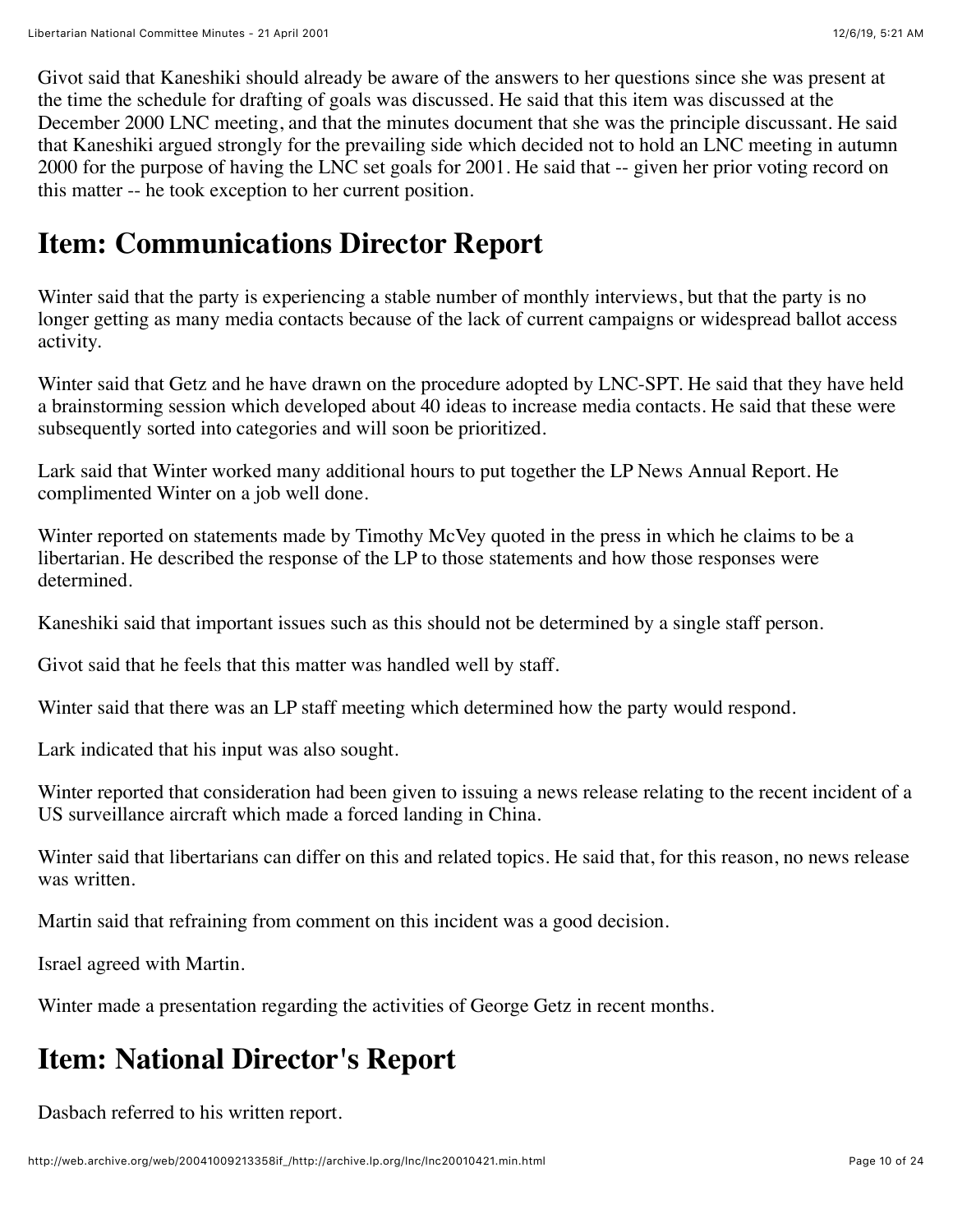Dasbach said that additional columns were added to the Revenue and Expense Summary at the request of Givot. He explained the variance columns and how to interpret them.

Dasbach reviewed the Revenue and Expense Summary and identified several cases where items showed negative variances which were largely a result of timing of revenues or expenditures over the course of the year. He reminded the committee that the year-to-date budget figures -- at the present time -- reflect 1/12 of the annual budget being received or spent during each month. He said that once monthly budgets are established, the influence of timing of revenues and expenditures in creating variances should be reduced.

Dasbach said that the last components for completion of the web site are coming into place.

Dasbach said that in the near future database issues raised by affiliate parties will be explored.

Lark asked when Dasbach believes that any major problems relating to the database will be resolved.

Dunbar said that problems relating to standard inquiry or standard update transactions should already be resolved from a systems viewpoint. He said that the remaining problem is a people issue: getting affiliates to understand how to send in various requests and use the system appropriately.

*The Committee went into Executive Session at 12:19 PM EST to discuss legal issues relating to Arizona.*

*The Committee went into Executive Session at 12:30 PM EST.*

#### **Item: Consideration of Request of Costa Rican Libertarian Party to Send E-mail to the Libertarian Party E-mail List**

Lark introduced the subject. He said that the Executive Committee recommends to the LNC that the LNC authorizes a posting by the LP of Costa Rica to our email list, to be approved by the Chair, which may point to the LP of Costa Rica's web site provided that the email itself does not request contributions.

Lieberman asked whether this was for a single emailing.

Lark said that this is his understanding, but that he would welcome input from the LNC about future emailings.

Fylstra moved that the LNC adopts the recommendation of the Executive Committee regarding this subject.

Bisson seconded.

Dasbach said that, as a technical matter, the LNC would be forwarding the message to the LP list and not providing the list to any other party.

Israel said that he feels that this falls within the authority of the Chair to decide, although he appreciates the Chair seeking approval from a broader group.

Lark said that, even if it is within the scope of his authority, he feels that broader buy-in by the LNC is appropriate in this case.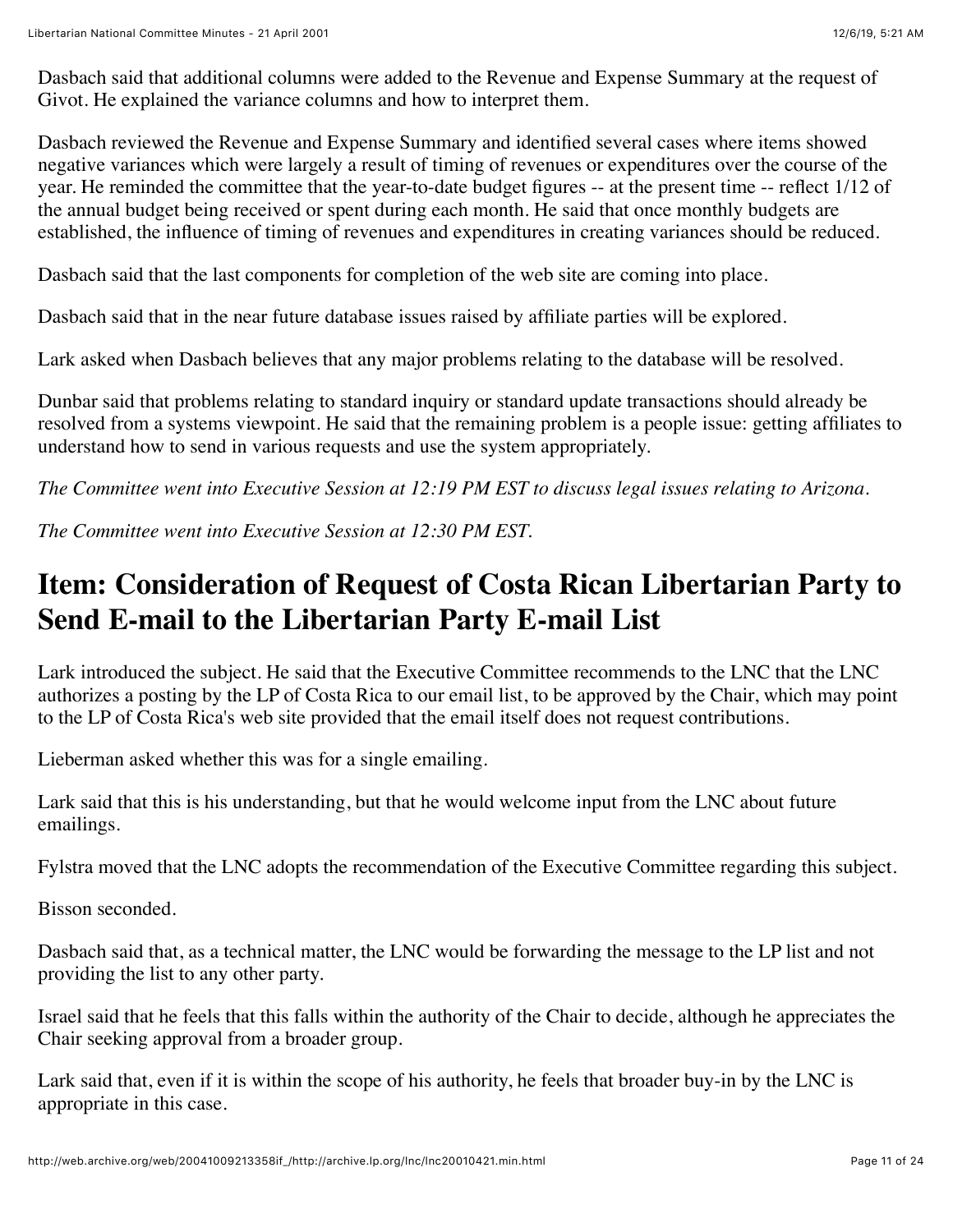Kaneshiki said that such access should not be considered until the LNC establishes a policy regarding such matters. She said that the policy for use of the email list should be consistent with the policy for the use of the regular mailing list.

Ruwart said that the policy should be considered as part of the LNC-SPT process, but that we should approve this as a one-time use.

Dehn said that he thought it was likely that they would ask to email to the list against.

The motion passed on a voice vote. Lieberman and Kaneshiki voted against the motion.

*The Committee recessed for lunch at 12:32 PM EST.*

*The Committee reconvened at 1:42 PM EST.*

## **Item: Region 1E Report**

Dixon said that he was appointed to grow his region back to the point where it can be a standalone region.

Dixon said that four new people were elected in IL. He said that people who have attended many meetings of local government over the years are now running for office. He said that one new person was elected in MO.

Dixon said that LPMN has decided to stop being a political entity that runs candidates. He said that, instead, LPMN is becoming a radical guerilla marketing group that will market our positions aggressively. He said that the name Beacon Group will be used for this effort.

Givot suggested that staff determine what strategy should be employed to communicate the progress of this experiment to other affiliates.

#### **Item: Region 1W Report**

Hoch said that he just received information from LPHI. He said that LPHI is working on getting land back into the hands of native Hawaiians.

#### **Item: Region 2 Report**

Dehn reported that LPCA held its annual convention in February. He said newly-elected officers are slow in getting started. He said that LPCA has recently experienced a financial crisis during which it could not pay its bills. He said that the problem was remedied when some major donors stepped in to rescue the party. He said that there has been a drop in membership recently. He attributed that to Archimedes non-renewals. He said that the newly-elected LPCA chair has directed the LPCA Executive Director to concentrate on fundraising as opposed to media contact.

Dehn said that one of seven candidates was elected. He said that the person was reelected to a position as city treasurer.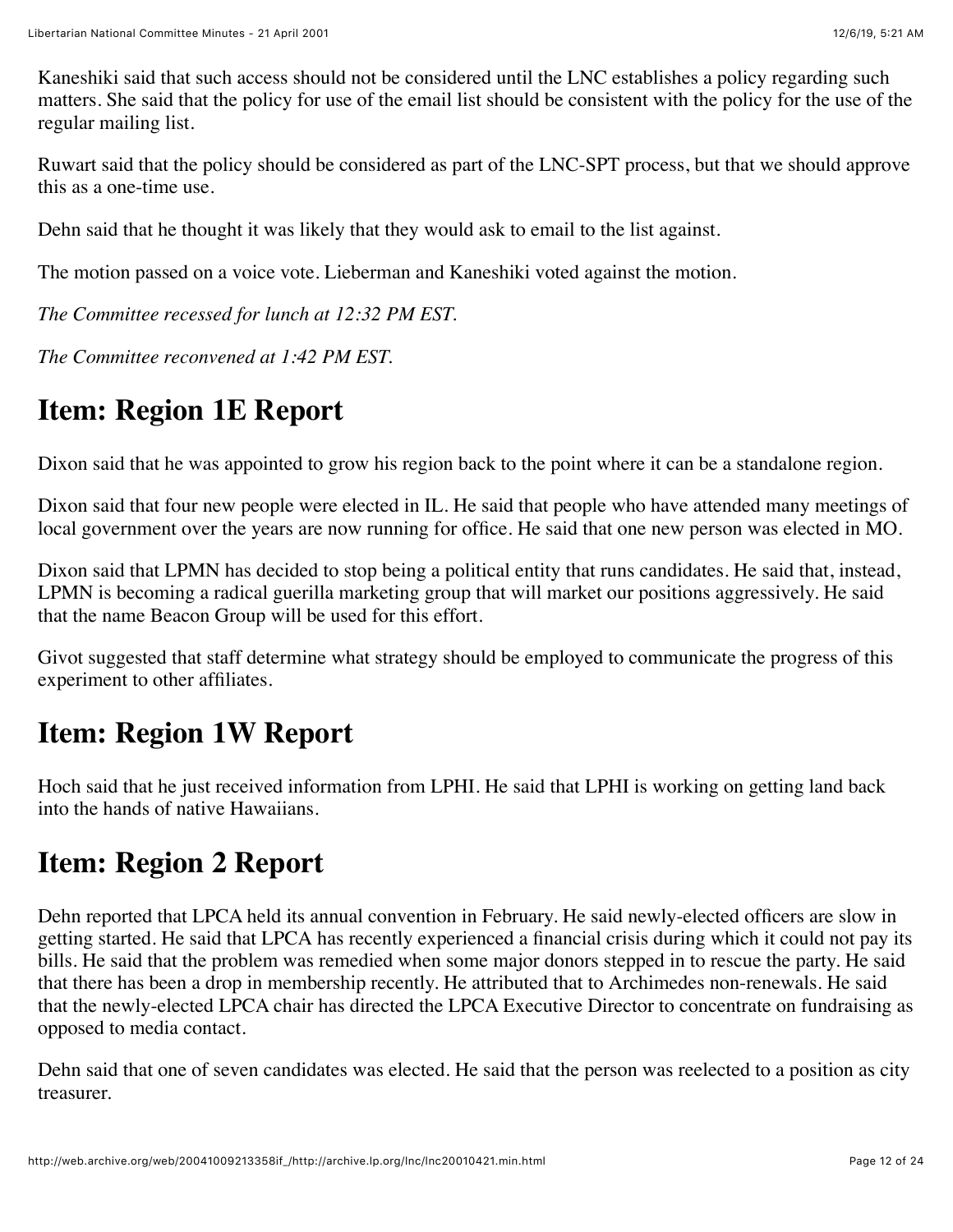Dehn said that the 2002 LPCA convention will tentatively be held in Santa Barbara county on President's Day weekend.

Lieberman said that there continues to be interest in repeating the Operation Breakthrough concept of running a large number of people for low level offices. He said that he is hoping to have 10 or 20 wins this year from such an effort.

#### **Item: Region 3 Report**

Lark said that, due to Sara Chambers' absence, he would refer members to her written report.

## **Item: Region 4 Report**

Scherrey referred the Committee to MG's written report. He said that things are "booming" in Georgia.

## **Item: Region 5 Report**

Gaztanaga reported on developments in LPMD. He said that LPMD Chair Steve Boone will be stepping down at the end of his current term.

Milsted said that he wanted to address concerns about database problems. He said that having the national party provide software to its affiliates to handle database and state reporting requirements would be far more valuable than providing increased funding through UMP.

Dunbar commented on the difficult of using off-the-shelf software for the national database.

Givot asked whether any work has been done to explore developing a means to provide national LP data to affiliates which can be imported into off-the-shelf political database software.

Milsted moved that a committee be formed to explore existing off-the-shelf political software for use by the national LP and/or its affiliates.

Dasbach said that his experience on the Committee is that it would be better to define the result that is desired than to form committees.

Milsted withdrew his motion with the consent of the Committee.

## **Item: Region 6 Report**

Karlan presented a brief verbal report.

He noted that LPMA raised in excess of \$50,000 at its state convention.

Karlan said that it is disappointing that, despite how easy it is to get on the ballot in NJ, LPNJ has fewer than 5 candidates lined up.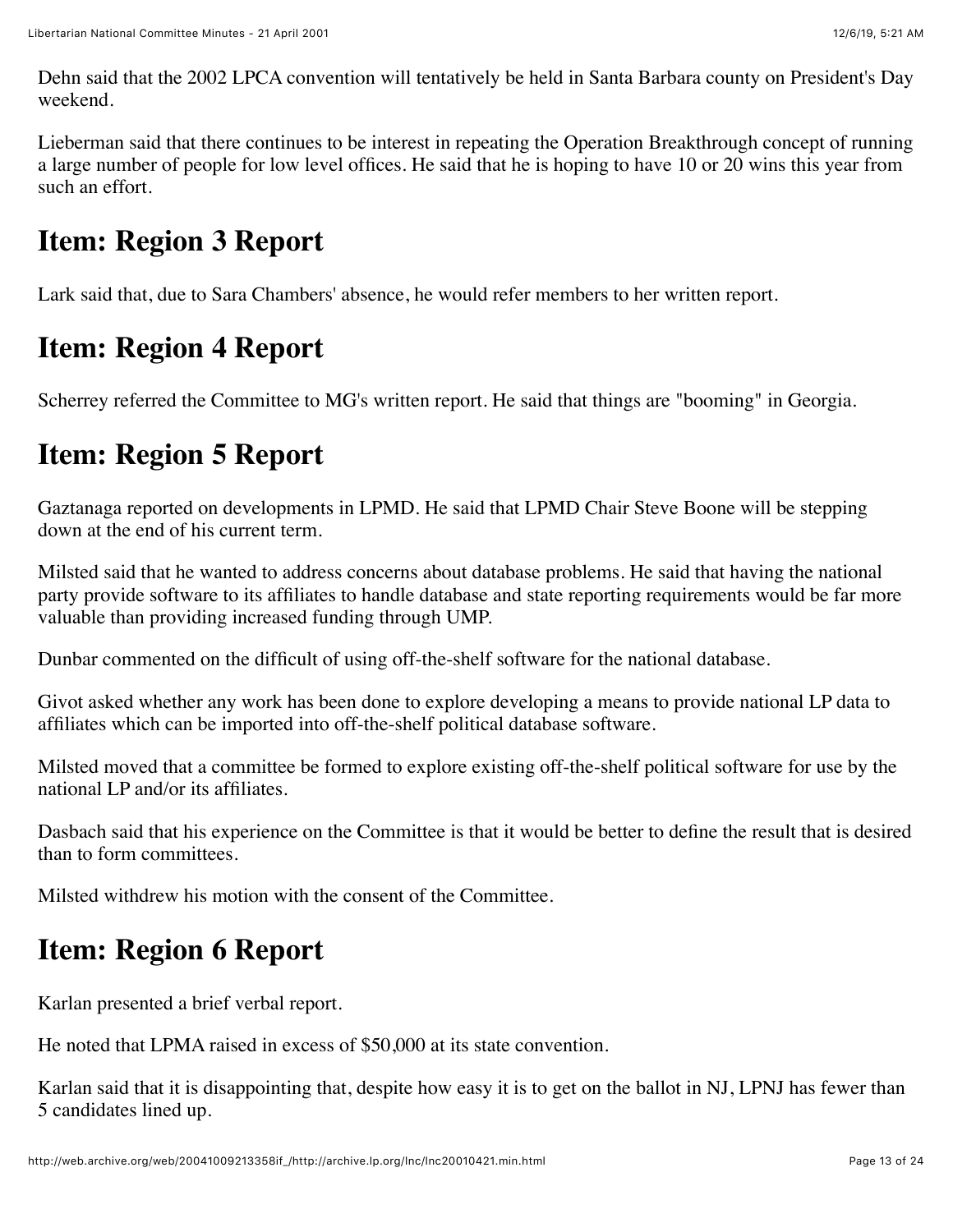Israel commended Karlan on his past performance as Region 6 Alternate.

## **Item: Region 7 Report**

Martin reported that the court's ruling that led to the State of Arizona recognizing ALP as the governing body of the state-recognized party should be decided in two to four months.

Martin said that the idea of suing government seems to be more acceptable to affiliate parties. He said that two of the eight states in his region are litigating against their states. He said that LPTN is, for the first time, trying to pursue achieving major party status. He said that 25,000 signatures are required to get on the ballot, and that 5% of the votes for governor are required to retain that status.

#### **Item: Goals for 2001**

Lark introduced the topic. He said that since the LNC did not approve goals at the December meeting, the Executive Committee took upon itself the task of drafting proposed goals for 2001.

Karlan expressed his concern that adopting goals after having set the budget has taken things out of sequence. He said that this is "putting the cart before the horse."

Fylstra moved that the goals recommended by the Executive Committee be approved by the LNC. These are:

- Achieve ballot access in MI, NE, NC, and OH.
- Achieve a record number of Libertarian candidates for an odd-year election and achieve a record number of Libertarian election victories.
- Achieve a new record for media outreach.
- Achieve a new record for number of members and for the total of members and contributors.
- Achieve a net worth in excess of \$175,000.
- Achieve the creation, review, and adoption of a strategic planning process and a multi-year strategic plan by the end of the December LNC meeting.

With the following proposed measurables:

- Michigan, Nebraska, and North Carolina completed and certified by 11/30/01. Ohio completed by 11/30/01.
- At least 300 Libertarian candidates (partisan and non-partisan races) appear on the ballot in 2001. At least 45 Libertarian victories (partisan and non-partisan races) during 2001.
- Achieve new records in each of the contact categories that we currently track.
- Membership at the end of 2001 will be at least 33,563 and total contributors will be at least 39,179.
- The closed 12/31/01 balance sheet will show a net worth of at least \$175,000. In addition, cash (including reserve) will exceed accounts payable by at least \$160,000.

Israel seconded.

Fylstra said that the Executive Committee spent some time developing these goals. He said that it would have been better to address goal setting last fall. He said that it is better to adopt a reasonable set of goals now than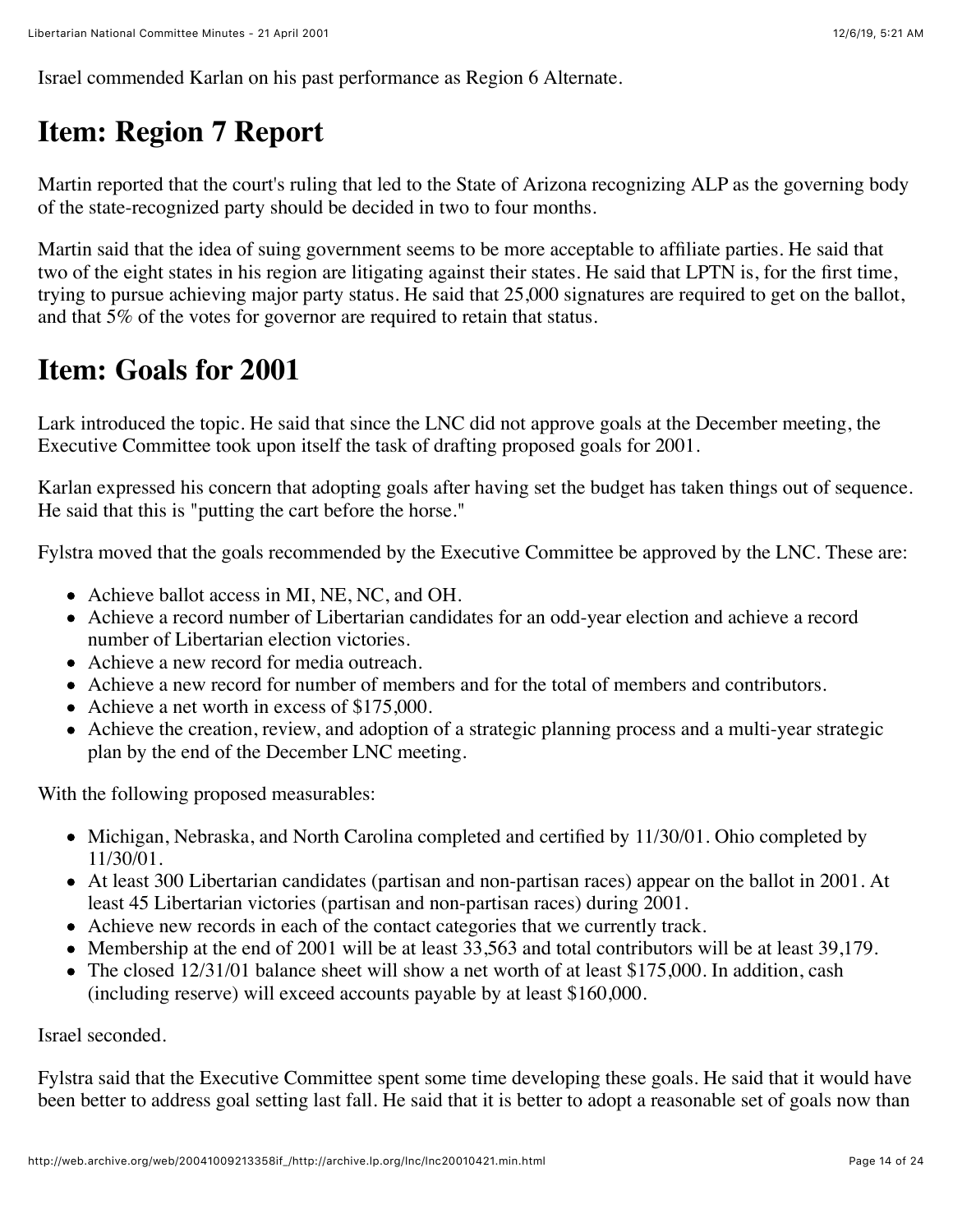to adopt none at all. He said that in light of the ongoing strategic planning effort, this is basically a set of maintenance goals to take the party to the point where the LNC has the output of the strategic planning process before it.

Kaneshiki objected to the process by which the goals were established. She said that if she had understood that the Executive Committee were going to draft goals in this manner, she would have pulled out all of the stops to have an LNC meeting last fall to set goals.

Givot said that he, too, dislikes the process that led to the formulation of these goals. He said that at this LNC's first meeting in July 2000, he did everything he could to try to convince the LNC to meet between July 2000 and December 2000 for the specific purposes of drafting goals for 2001. He said that the LNC rejected those efforts. He said that every member of the LNC bears responsibility for the fact that the LNC decided not to hold such a meeting. He said that he finds Kaneshiki's comments to be "personally offensive" since she was among those who voted not to hold such a meeting and very vocally opposed such a meeting.

Israel said that there were imperfections in the process that led to the formulation of the goals and that the Committee needs to look beyond this to consider the goals on their merit.

Gaztanaga said that he, too, did not like this process. He said that -- rather than point fingers -- he wants to assure that there is a procedure in place so that this does not recur.

Lark said that finger pointing is in order, and the finger should be pointed toward him. He said that he felt that the LNC should have met between last July and last December. He said that he believes the LNC should meet at least four times each year. He said that it is his expectation that LNC-SPT will be making recommendations to assure that there is a defined process, acceptable to the LNC, in place to avoid this problem in the future.

Fylstra said that this is just a recommendation from the Executive Committee to the LNC. He said that the LNC is free to propose modifying any of these goals. He said that the proposed goals cover the basics. He said that the key goal is completing the strategic planning process.

Martin said that he would hate to see the excellent work of the prior year's Compensation Committee go unused. He asked if the work of that Committee was applicable to the 2001 budget.

Fylstra said that there were no discussions regarding this and it is not included in the budget.

Givot said that in the prior year, the LNC set very high goals. He said that the proposed 2001 goals were set quite low. He said that before a return to the sort of bonus system that was adopted for 2000, a middle ground should be found for goal setting.

Ruwart asked Dasbach whether the financial goals for 2001 are achievable. She said that she doesn't see anything to make her believe that these goals will be achieved.

Dasbach said that the financial goal for 2001 is not set low.

Kaneshiki commented on the proposed goals. She said that in PA, all she cares about is electing candidates to office.

Kaneshiki said that she favors running serious candidates rather than "paper candidates." She said that her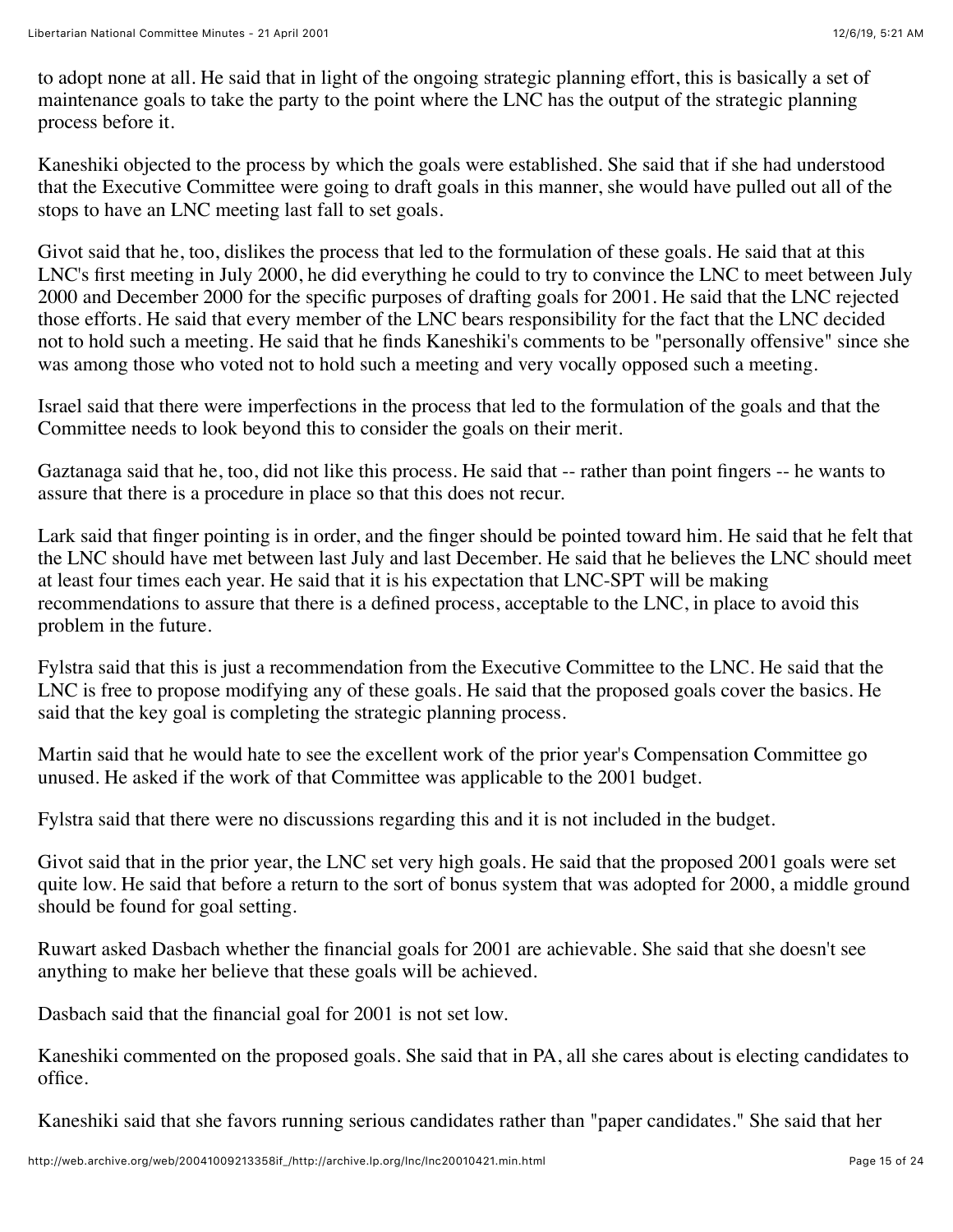primary concern is getting people elected. She talked about running people for offices where they will be unopposed as a viable strategy.

Kaneshiki said that if growing membership is an important objective, then such a goal can be pursued by hiring commissioned salespeople to sell memberships. She said that the resulting members would be of a "low quality," and would not help advance the party.

Karlan said that paper candidates sometimes get elected. He said that both paper and serious candidates are recruited from the same pool of people. He asked Crickenberger how much effort is required to talk someone into running for Congress.

Crickenberger said that it took an average of one to two hours to recruit each congressional candidate that he recruited.

Givot asked Kaneshiki what the positive effects are in electing people to office if these people are unopposed because they run for meaningless offices such as Inspector of Elections. He asked how electing people under these circumstances builds the party and why such candidates are not really "paper candidates."

Kaneshiki said that Inspector of Elections is not a meaningless position. She said that these are the most important people in politics because they are making sure that the voting and vote counting is done properly on election day. She said that serving in such positions, one has an opportunity to meet all voters. She said that this creates an opportunity to demonstrate that Libertarians can serve well in important positions.

Fylstra expressed appreciation of Lois' explanation of the unique opportunity that exists in PA. He said that he wishes that there were more states where such opportunities exist. He said that the draft goals before the LNC have to take into account that different situations exist in different states. He said that the draft goals are maintenance level goals which take into account that the opportunities available in different states are quite different.

Milsted said that the draft goals do not present an inspiring goal to be used in fundraising. He said that it might inspire greater giving if the LNC were to adopt additional goals which provide such inspiration.

Gaztanaga said that he takes Kaneshiki's comments to indicate that each state party needs to define the particular opportunities that exist in their own state -- whether those opportunities arise as a result of specific elected offices, easy ballot access, or other unique opportunities.

Dasbach said that candidate support has not resulted in a strong fundraising response as compared with other appeals. He said that greater success has resulted from targeted appeals to people who already strongly endorse a given cause. He said that the national party immediately makes the names of new members and inquiries available to affiliate parties so that the affiliate party can contact those people and attempt to get them actively involved.

Lark said that one of the difficulties with the current strategic planning process is that some of our members may decline to fund projects pending completion of strategic planning because those projects are not "sexy."

Martin said that, as Treasurer, he finds the goal of having a net worth in excess of \$160,000 to be "very sexy."

Lieberman inquired about the origin of the proposed goals.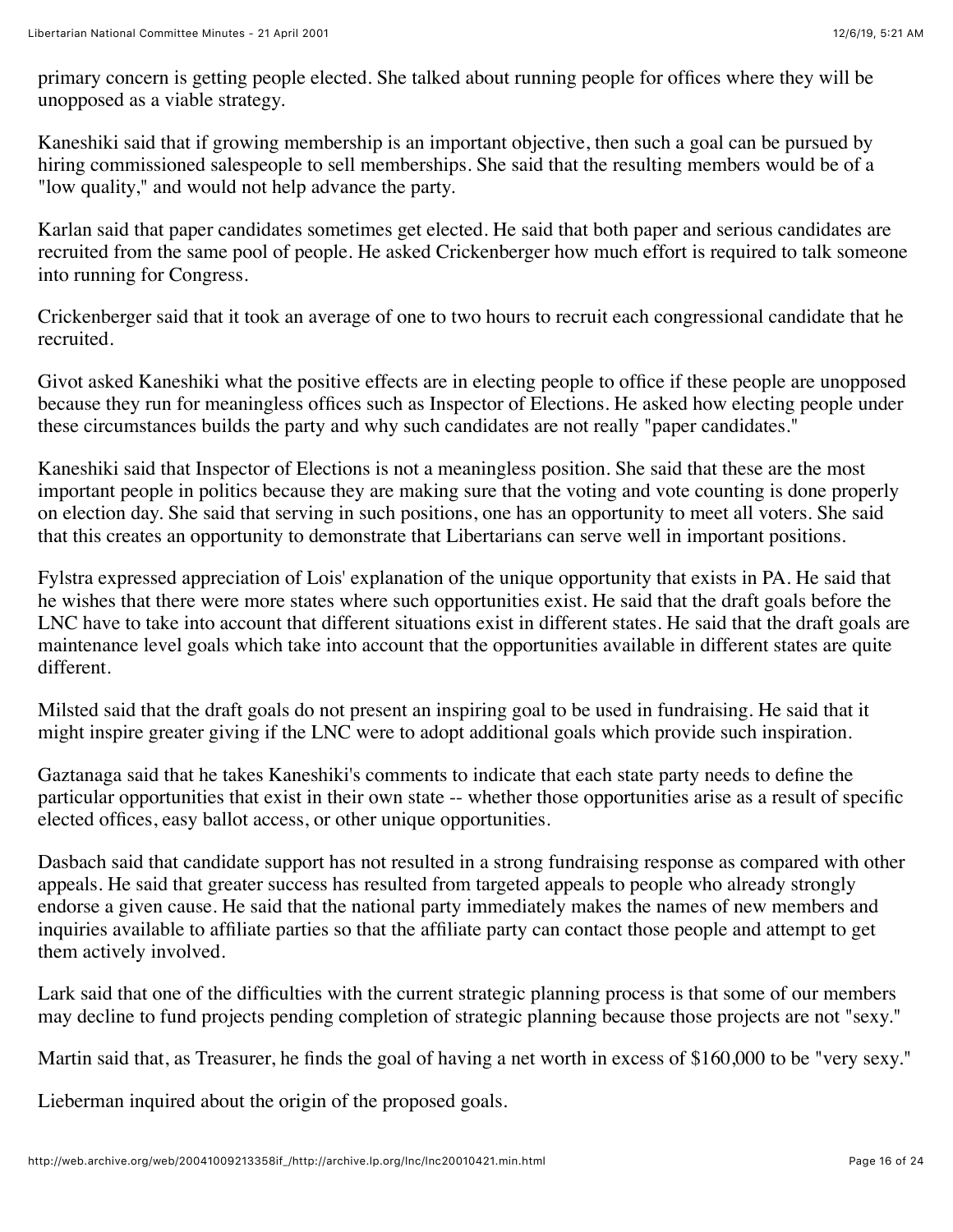Lark said that his anticipation last July was that 2001 would be an interesting year for the party. He said that he did not anticipate an outstanding result in the presidential vote totals. He said that he felt that 2001 would be an "off-year" in which the LP would be able to do strategic planning and move to a "best practices" model of operation.

Givot said that he believes that the pending strategic planning efforts coupled with the maintenance level goals being developed has created a wait-and-see attitude among a portion of our supporters. He said that he believes that when LNC-SPT has completed its work and the LNC has responded to set a future course for the party based on the recommendations of LNC-SPT, the ability to obtain financial support will increase.

Kaneshiki moved to amend the second proposed goal to be:

Achieve a record number of Libertarian election victories for an odd-numbered year

The motion was seconded.

Israel said that he believes that limiting the number of "at bats" will reduce the number of "home runs."

Martin said that he also favors the original language.

The amendment failed on a voice vote.

The motion to adopt the proposed goals passed by a voice vote. Givot abstained.

#### **Item: Discussion of LNC Policy Concerning LNC Member Participation in Campaigns of Candidates for LP Presidential Nomination**

Dixon said that the sole purpose of placing this item on the agenda is to initiate a discussion of what policies are appropriate relating to this matter. He said that the polling of LNC members which has begun relating to such issues has made considerable progress.

Dixon asked if someone can summarize the results of the sentiment polling of LNC members to date.

Ruwart said that she feels strongly that the LNC should define policy which is appropriate for LNC members and staff. She said that any discussion or motions today should start within LNC-SPT. She said that until LNC-SPT addresses this, it would be inappropriate to make any decision.

Lark said that Article I, Section 3 provides a clear statement of "very ethical principles" and standards regarding this.

Karlan said that his concern about delegating this to LNC-SPT is that there are LNC members who would thereby be excluded from the discussion.

Dasbach said that Article IV, Section 3 of the LNC Policy Manual lays out standards for the staff regarding such issues.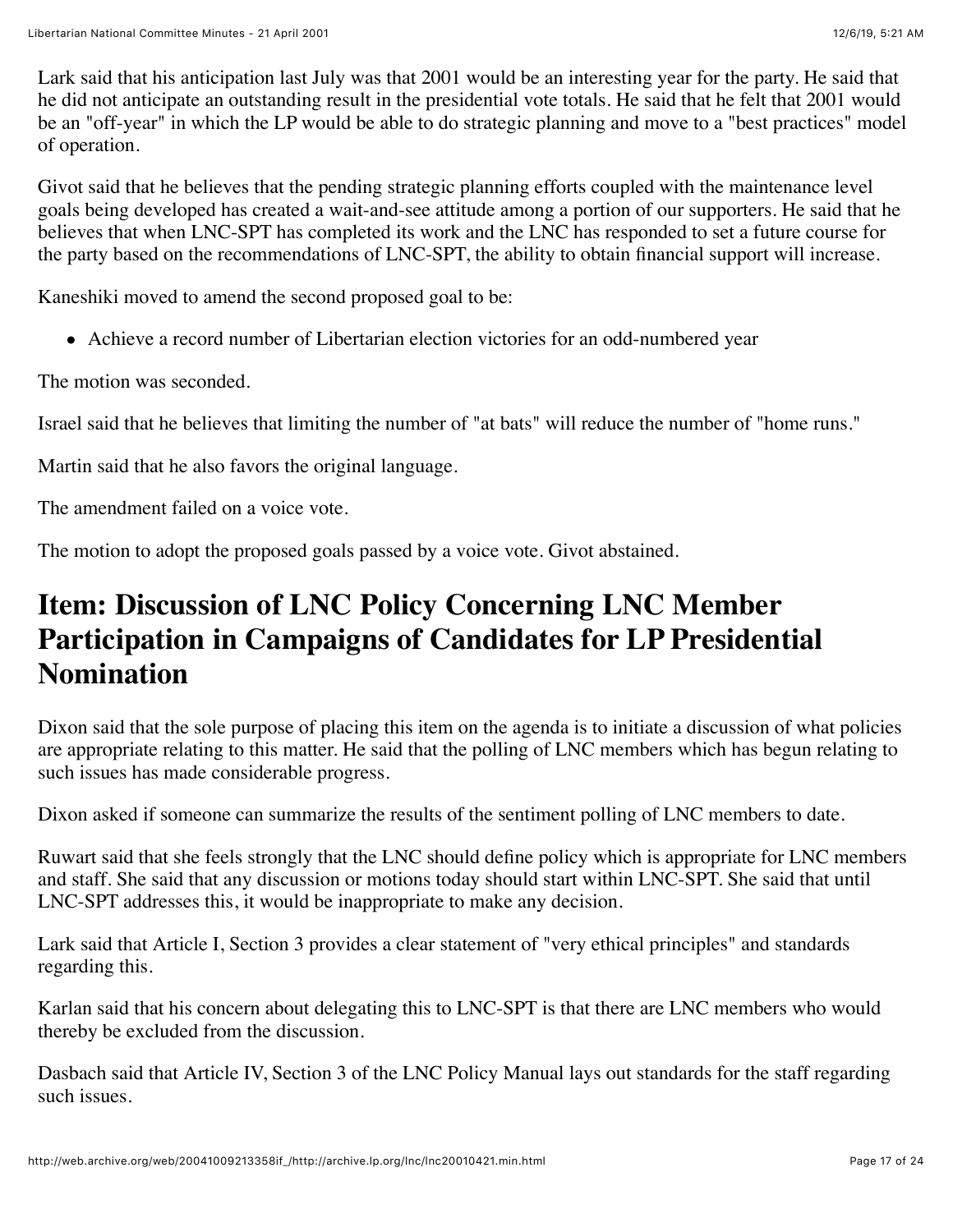Kaneshiki said that disclosure is not sufficiently strong to address such concerns. She said that she does not agree that there is a difference between a "potential conflict of interest" and a "conflict of interest." She said that some companies have policies which prohibit working for a competitor within a certain timeframe of leaving employment with that company.

Givot moved that:

(1) the LNC continue the sentiment polling process that Dixon has initiated to try to determine the opinions of LNC members on these issues,

(2) the LNC reviews the results of the sentiment polling at the August 2001 LNC meeting with any proposed action on this subject to be taken no later than the December 2001 LNC meeting,

(3) the LNC reaffirms its support for Art I, Sec 3 and Art IV, Sec 3 of the LNC Policy Manual which read:

Article I, Section 3. CONFLICT OF INTEREST:

A. It shall be the affirmative responsibility of each Libertarian National Committee (hereafter LNC) member, and each Libertarian Party (hereafter Party) officer or employee, to disclose to the LNC in connection with the performance of their respective duties: (a) if such person's own economic or other interests might conflict with the interests of the Party in the discharge of such duties; or (b) if such person's duty to others might conflict with the interests of the Party in the discharge of such duties. Any such disclosure shall be made at the earliest opportune moment, prior to the discharge of such duties and clearly set forth the details of the conflict of interest;

B. No LNC member, Party officer or employee shall: (a) transact business with the Party unless the transaction is fair and equitable to the Party; or (b) use information gained in the discharge of Party duties to the disadvantage of the Party.

C. Members of the LNC shall not be registered to vote in another political party or be a member of any political party other than the Libertarian Party.

Article IV, Section 3. EMPLOYMENT POLICIES:

A. Employees are bound by the ByLaws and the policies adopted by the LNC. A statement to this effect shall be included in all employment agreements and contracts between the Party and its employees.

B. No employee of the Party shall be a member or alternate of the LNC. Any person employed by the Party shall be terminated immediately upon his or her election to the LNC.

C. No employee shall serve as a delegate to any National Party convention.

D. Except as otherwise noted in the Policy Manual, no employee of the Party shall:

1. endorse, support, or contribute any money,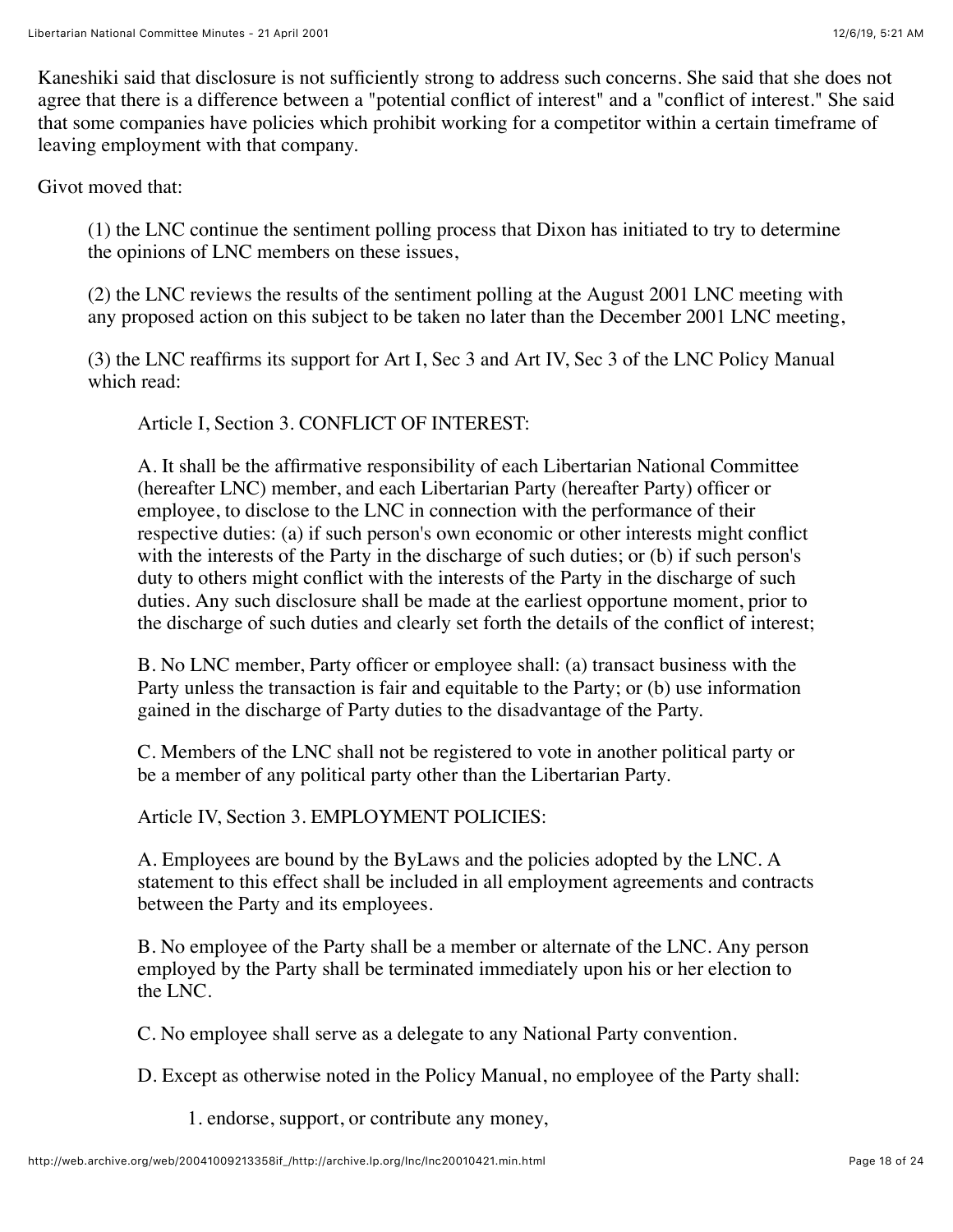2. use his or her title or position, or

3. work as a volunteer, employee, or contractor to aid (1) any candidate for public office prior to nomination, or (2) any candidate for Party office. However, this shall not preclude any Party employee from being a candidate for public office.

Lieberman seconded.

Dixon moved to amend the motion by adding a fourth point: "The LNC affirms that employment by or other payments from a pre-nomination presidential or vice-presidential campaign may be considered to create the potential for a conflict of interest and so shall be disclosed under this section."

The amendment was taken as friendly.

Dehn moved to substitute by including Dixon's language at the end of Article I, Section 3 (A) of the LNC Policy Manual instead of as a fourth point in the main motion.

Lieberman seconded.

Scherrey said that he is opposed to making any changes to the LNC Policy Manual at this time.

Gaztanaga said that it is germane for the LNC to discuss this.

Dehn said that he believes that adopting his proposal does not constitute a change of policy -- only a clarification. He said that sentiment policy of the LNC indicates that there is support for this understanding of the meaning of the current policy. He said that in the only instance that has been cited of this kind of situation being a problem, the existing policy was interpreted to apply in this way.

Scherrey said that given the past practice of disclosure in this circumstance, he sees no need to add clarification.

The substitute motion failed on a voice vote. Dehn, Gaztanaga, Givot, and Lieberman voted in favor.

The main motion passed on a voice vote. Hoch, Milsted, and Scherrey voted against.

## **Item: Consideration of LNC Participation in FEC Lawsuit**

Kaneshiki moved that the LNC not participate in the proposed lawsuit.

Gaztanaga seconded.

Kaneshiki said that participation in the lawsuit will distract the Party from real political activity. She said that the presence of the name of Harry Browne on the lawsuit will worsen this problem. She said that it will make it more difficult for the Party to raise money. She said that some of the terms of LNC participation - particularly reference to "net" proceeds from fundraising -- are also troublesome. She said that the FEC is not the biggest problem we face. She said that getting more people who are interested in politics is the party's largest problem.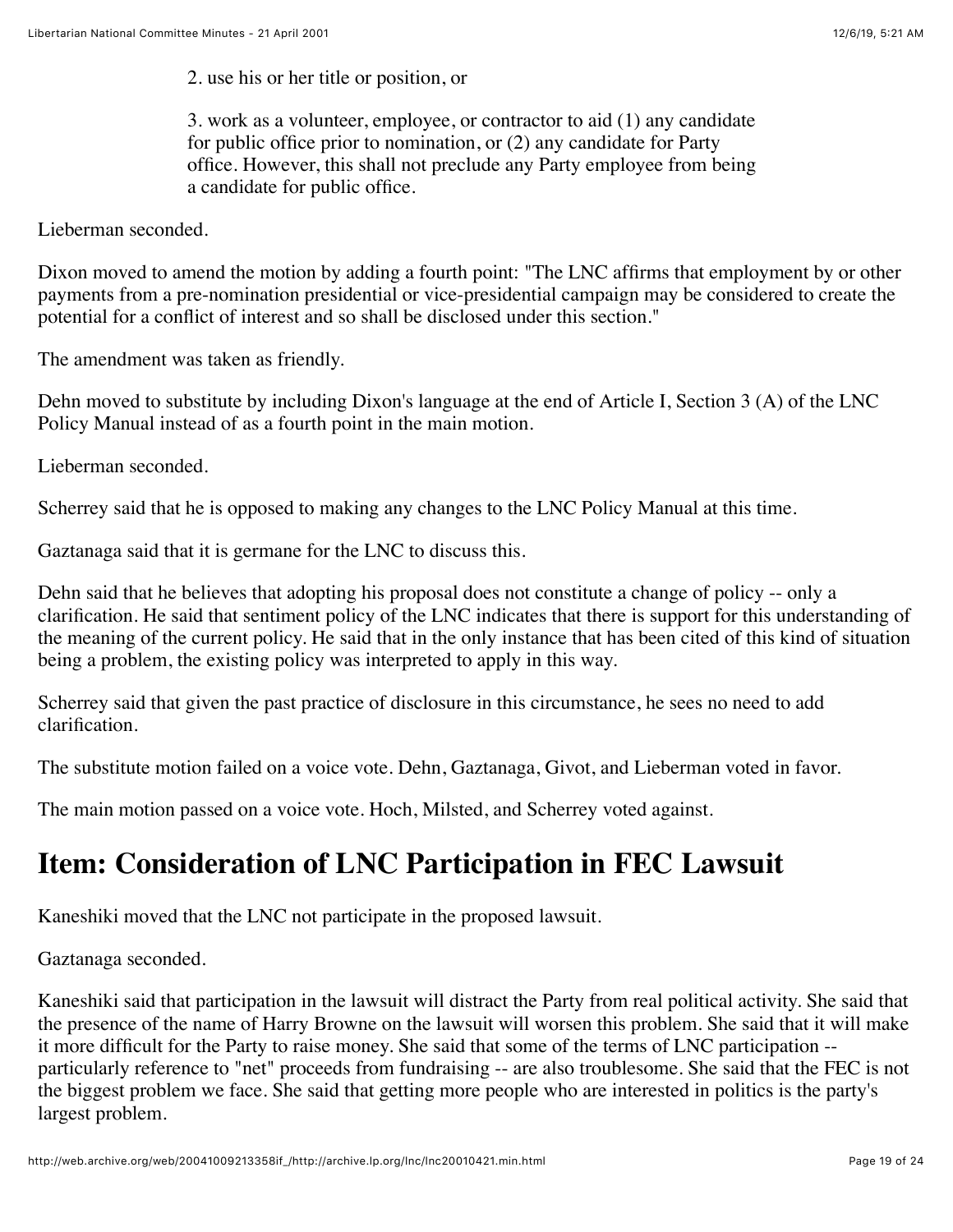Israel said that he opposes the motion and supports participation in the lawsuit. He said that the fact that this lawsuit seeks to achieve a significant objective stated in the LP Platform is sufficient to encourage him to support participation. He said that the terms required to participate need to be addressed.

Gaztanaga said that -- while the FEC poses a problem to the LP -- bigger problems exist at the state level. He said that he agrees that focusing on this lawsuit will be viewed as a silver bullet by much of the membership. He said that if the lawsuit fails, this will be very discouraging to those members. He said that the LNC needs to point the party in the direction of building the party from the ground up.

Fylstra said that he opposes the motion and supports participation in the lawsuit. He said that - notwithstanding Kaneshiki's statement -- the Mission Statement of the party says that the "mission of the Libertarian Party is to move public policy in a libertarian direction by building a political party that elects Libertarians to public office." He said that if the FECA is overturned, this will be an important step in achieving our mission.

Fylstra said that LP participation in the lawsuit will not cause the LP to "focus" on the lawsuit. He said that others will be assuming the full costs of funding the lawsuit and that no significant time or efforts on the part of the LP or its staff will be required because others are doing this work. He said that he has been told that their intention is to limit their charges to \$1,000 per mailing and that no member of their board will receive any compensation at all.

Fylstra asked Willis if these facts are correct.

Willis said this was essentially right. He said the only reason for charging is that one organization, American Liberty Foundation, will be providing the staff for another organization, Real Campaign Reform.

Fylstra said that participation of the LP is critical to the success of this lawsuit. He said that the LP joining the lawsuit adds standing to the lawsuit which will greatly increase the likelihood of success beyond what it would be if the LP did not participate.

Givot asked Willis if it is correct that he is representing that no more than an aggregate of \$1,000 in payments will go to Perry Willis, Harry Browne, Stephanie Yanik, Jim Babka, or any related person, or any related entity relating to any particular mailing.

Willis confirmed that this is correct.

Milsted said that he favors the motion because he doesn't think that the suit is likely to succeed.

Bisson asked about past practices relating to use of our mailing list without payment.

Dasbach said we have done exchanges and that the fee has been waived for some campaigns.

Scherrey said that he opposes the motion. He said that he cannot understand why any Libertarian wouldn't want to get rid of the FEC. He said that there are tactical issues relating to how we might work to achieve this, and he invited members of the Committee to discuss such issues. He said that there is strong support for this in GA.

Dehn said that it would be wonderful to do away with the FEC and FECA. He said that if he were the average member in Georgia or in California and only knew what was being promised about the suit, he would go for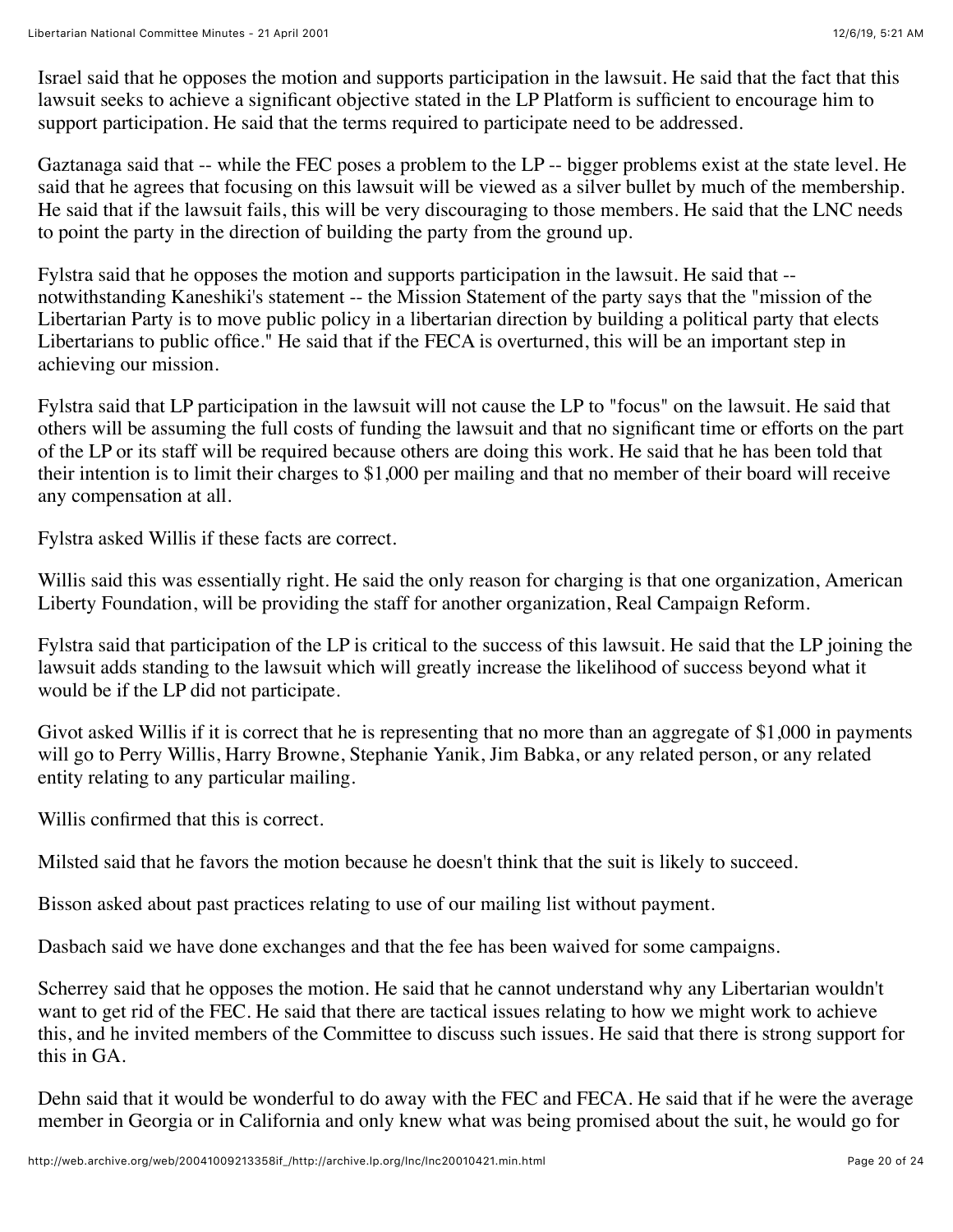it too, but he has seen many cases where a project did not turn out as originally described. He expressed concern that this effort promises more than it will likely deliver. He said that if he thought the lawsuit were likely to prevail, he would support having the party fund the lawsuit directly. He said that he is concerned that we have not gotten objective corroboration that the suit can be successful. He said that the terms of the proposed agreement are of great concern -- particularly the frequency of use of the Party's mailing list which he said seemed to be creating an 'entitlement' giving this project higher priority than projects approved through our regular budget process.

Fylstra moved to substitute that the LNC would agree to act as a plaintiff in this lawsuit subject to negotiation of final terms including use of the mailing list.

Scherrey seconded.

Fylstra said that the purpose of the substitute motion is to create an opportunity to vote for LNC participation in this lawsuit. He said that the LNC has three options: to decide not to join the lawsuit, to take no action, and to decide to join the lawsuit. He said that his motion provides an opportunity to negotiate all of the terms of the agreement which would be required to join the lawsuit.

Dasbach said that one of the items that would need to be addressed is the unlimited timeframe during which the mailing list can be used in the current proposal.

Israel said that he favors having a motion in favor of participation in the lawsuit as the better way to proceed.

Martin spoke in favor of the substitute as well.

Givot said that it is his intention -- should the substitute motion prevail -- to move to amend the motion to require a vote of the LNC to approve the final, negotiated terms for LNC participation. He said that it is clear to him that the Committee has a variety of substantive concerns about the proposed terms, and that he believes that it is appropriate to address those concerns by assuring the entire Committee that it will have final say as to whether the final proposal is acceptable.

Gorman said that he is surprised that this group does not delegate thorny issues to subcommittees. He said that it would be good to do so.

Dixon took strong exception to Gorman's remarks, noting that the proposal he made regarding a change in the UMP program had been developed by an ad hoc subcommittee.

The motion to substitute passed on a voice vote.

Givot moved to add the following sentence to the motion: "Acceptance of the final terms for LNC participation shall be determined by a vote of the full LNC."

Fylstra accepted as friendly.

Lieberman asked Willis if success in this lawsuit would have any effect on similar state laws.

Willis said that it is the opinion of counsel that -- under the 14th Amendment -- it likely would undermine similar state laws.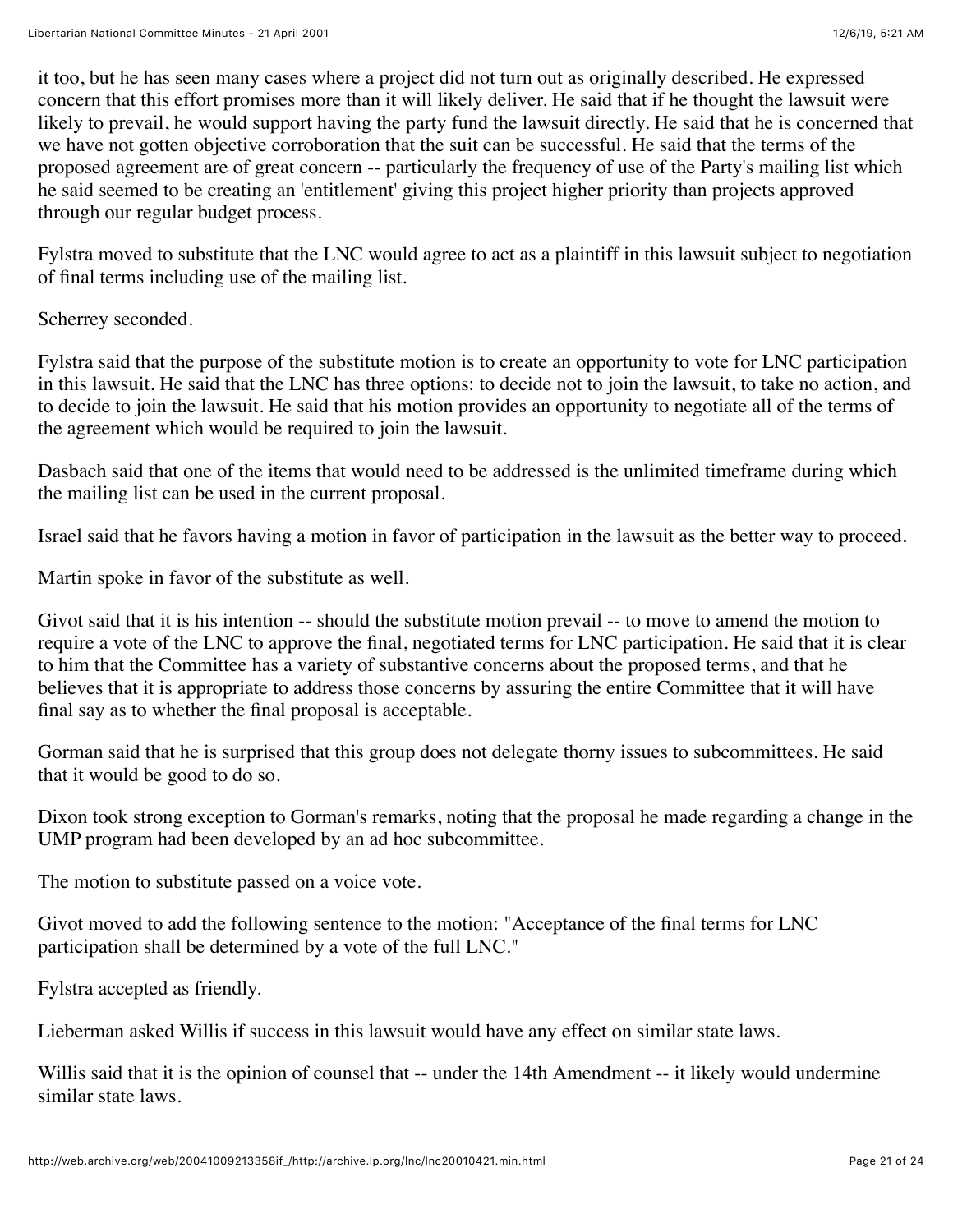Bisson asked Willis if his organization would still want LNC participation absent permission for free use of the mailing list.

Willis said that -- although it might undermine his negotiating position -- he would like LP participation under any circumstances.

Givot read the motion in its final form as:

Fylstra moved that the LNC would agree to act as a plaintiff in this lawsuit subject to negotiation of final terms including use of the mailing list. Acceptance of the final terms for LNC participation shall be determined by a vote of the full LNC.

The motion passed on a vote of 10 to 4 with 2 abstentions.

Bisson, Dixon, Fylstra, Givot, Hoch, Israel, Karlan, Lieberman, Martin, and Scherrey voted for the motion. Dehn, Gaztanaga, Kaneshiki, and Milsted voted against the motion. Ruwart and Lark abstained.

## **Item: Strategic Planning Update**

Givot presented a verbal update on the LNC-SPT process. He noted that all but two of the people participating in the LNC meeting are also LNC-SPT participants.

Givot said that the strategic planning process can be viewed as diamond-shaped along a time line. He said that for the first two months, the list of ideas was continuously expanding. He said that starting now, the process will begin to contract as LNC-SPT decides how to express goals, strategies and tactics more generally (so that one statement can encompass several ideas) and to determine which of these ideas will bring the LP the most benefit over the coming years.

Givot said that there are currently about 750 ideas on the list. He said that these are being organized into more than 50 possible goals which are grouped into five major areas: party building, electoral success, issues success, external communications, and achieving parity with the major parties. He said that he hopes that on the coming day, the parity issues will be restructured as the ultimate goal of the LP and that the specific goals stated thereunder will be incorporated into the remaining four areas.

Givot said that on the following day, LNC-SPT will be asked to determine the time frames for each of the strategic plans which it intends to propose to the LNC in August.

Givot detailed some of the steps that LNC-SPT will be taking in the coming meetings to develop its final proposal.

Kaneshiki asked Givot when LNC-SPT would be dealing with the "third-rail" issues.

Givot listed the current "third-rail" issues that LNC-SPT has identified. He said that these are issues where segments of the membership are strongly polarized, although this does not necessarily mean that large numbers of members are on each side of the issue. He said that this would be discussed in the coming meetings.

Fylstra said that several LNC-SPT participants really would like to know when the third-rail issues will be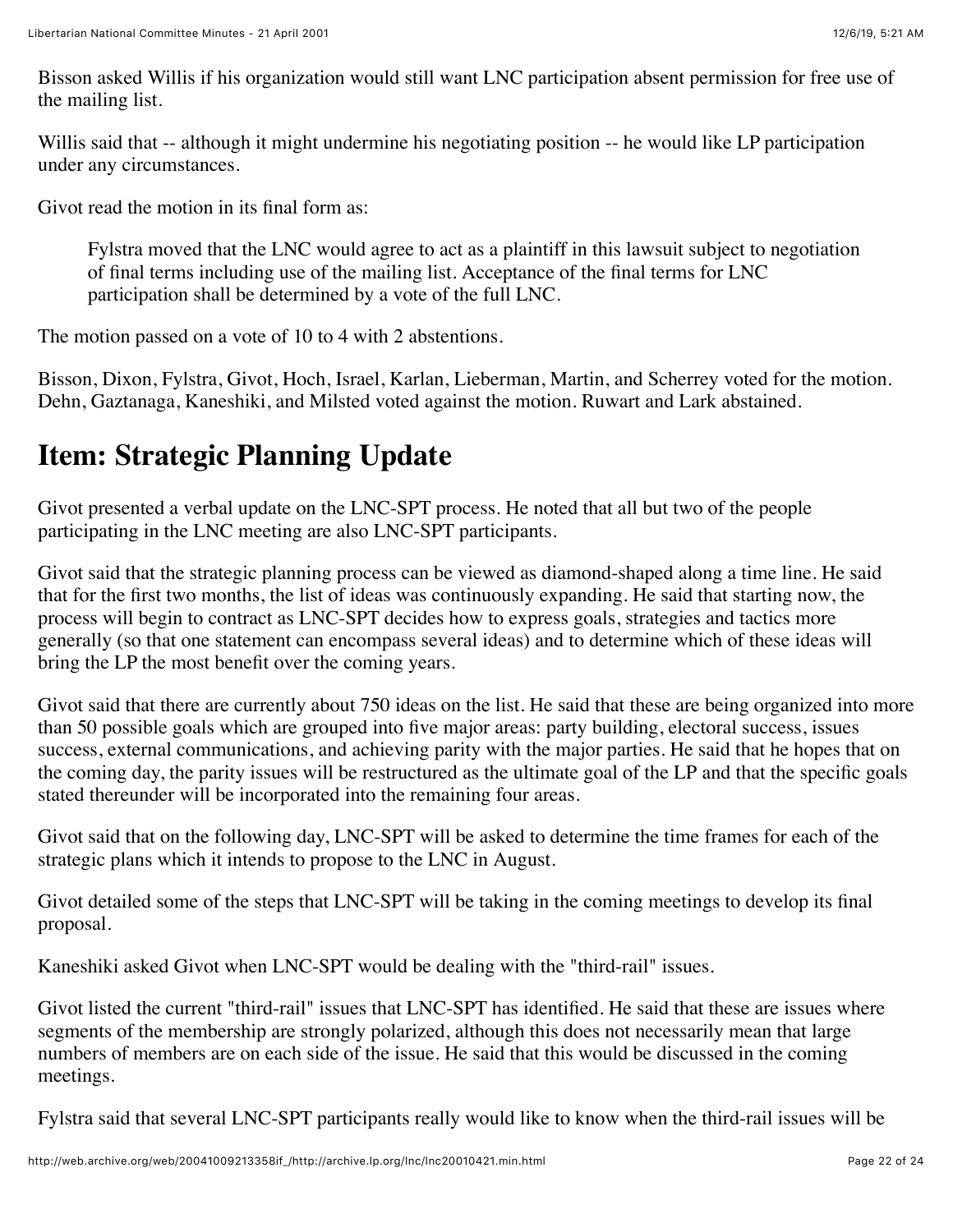resolved.

Givot said that these should be dealt with by no later than the end of the May LNC-SPT meeting.

Givot said that the one LNC-SPT related issue before the LNC today is whether future LNC-SPT meetings should be held as open meetings or closed meeting.

Israel moved that the remaining LNC-SPT meetings be held as open meetings.

Martin seconded.

Israel said that -- although he has seen benefit from having closed meetings -- he believes that the discussion about this topic is more distracting than is justified by the offsetting benefits that he sees coming from keeping the meetings closed.

Gaztanaga said that he continues to support open meetings.

Lark said that he found it unfortunate that the closed SPT meeting was described publicly as a "secret" meeting. He said that although he thinks a better plan will result from having closed meetings, he said that - in his opinion -- the net benefit from having closed meetings is too small to justify the dissension that will apparently result from having open meetings. Lark urged SPT participants to use caution in their choice of language during these open meetings.

Gaztanaga said that having open meetings will demonstrate how civil we can be in such meetings despite our differences of opinions.

Givot commended the group on its ability to reach consensus shown thus far.

The motion was adopted unanimously.

Dixon raised the issue of the need for the two July SPT meetings. He said that LPTX would like to hold the first July SPT meeting in Houston.

Givot said that the number of meetings required by SPT will be dependent on the ability of the members to reach consensus.

#### **Item: Determination of Location of Future Meetings**

Dasbach suggested holding the August 25-26 LNC meeting in Las Vegas.

Bisson moved that the next LNC meeting be held on August 25-26 in Las Vegas.

Fylstra seconded.

The motion passed unanimously on a voice vote.

Givot moved that the December 2001 LNC meeting be held in Washington.